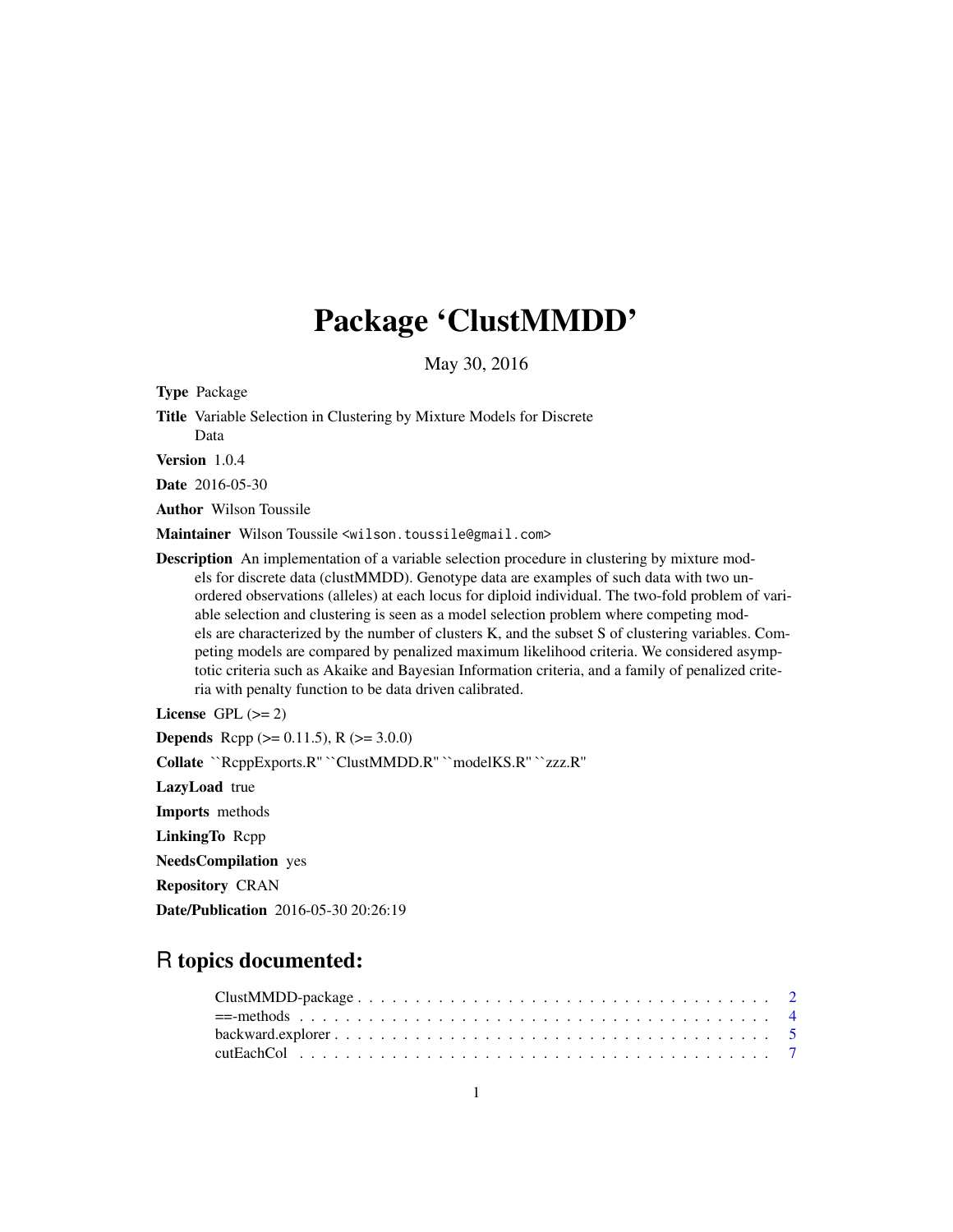<span id="page-1-0"></span>

|       | EmOptions                                                                                                                                                                                 |    |
|-------|-------------------------------------------------------------------------------------------------------------------------------------------------------------------------------------------|----|
|       |                                                                                                                                                                                           |    |
|       |                                                                                                                                                                                           |    |
|       |                                                                                                                                                                                           |    |
|       |                                                                                                                                                                                           |    |
|       |                                                                                                                                                                                           |    |
|       |                                                                                                                                                                                           |    |
|       |                                                                                                                                                                                           |    |
|       |                                                                                                                                                                                           |    |
|       |                                                                                                                                                                                           |    |
|       | model KS-class $\ldots$ $\ldots$ $\ldots$ $\ldots$ $\ldots$ $\ldots$ $\ldots$ $\ldots$ $\ldots$ $\ldots$ $\ldots$ $\ldots$ $\ldots$ $\ldots$ $\ldots$ $\ldots$ $\ldots$ $\ldots$ $\ldots$ |    |
|       |                                                                                                                                                                                           |    |
|       |                                                                                                                                                                                           |    |
|       |                                                                                                                                                                                           |    |
|       |                                                                                                                                                                                           |    |
|       |                                                                                                                                                                                           |    |
|       |                                                                                                                                                                                           |    |
|       |                                                                                                                                                                                           |    |
|       |                                                                                                                                                                                           |    |
|       |                                                                                                                                                                                           |    |
|       |                                                                                                                                                                                           |    |
| Index |                                                                                                                                                                                           | 31 |

# ClustMMDD-package ClustMMDD *: Clustering by Mixture Models for Discrete Data.*

#### <span id="page-1-1"></span>Description

ClustMMDD stands for "Clustering by Mixture Models for Discrete Data". This package deals with the two-fold problem of variable selection and model-based unsupervised classification in discrete settings. Variable selection and classification are simultaneously solved via a model selection procedure using penalized criteria: Akaike Information Criterion (AIC), Bayesian Information Criterion (BIC), Integrated Completed Log-likelihood (ICL) or a general criterion with penalty function to be data-driven calibrated.

# Details

| Package: | <b>ClustMMDD</b> |
|----------|------------------|
| Type:    | Package          |
| Version: | 1.0.1            |
| Date:    | 2015-05-18       |
| License: | $GPL (=2)$       |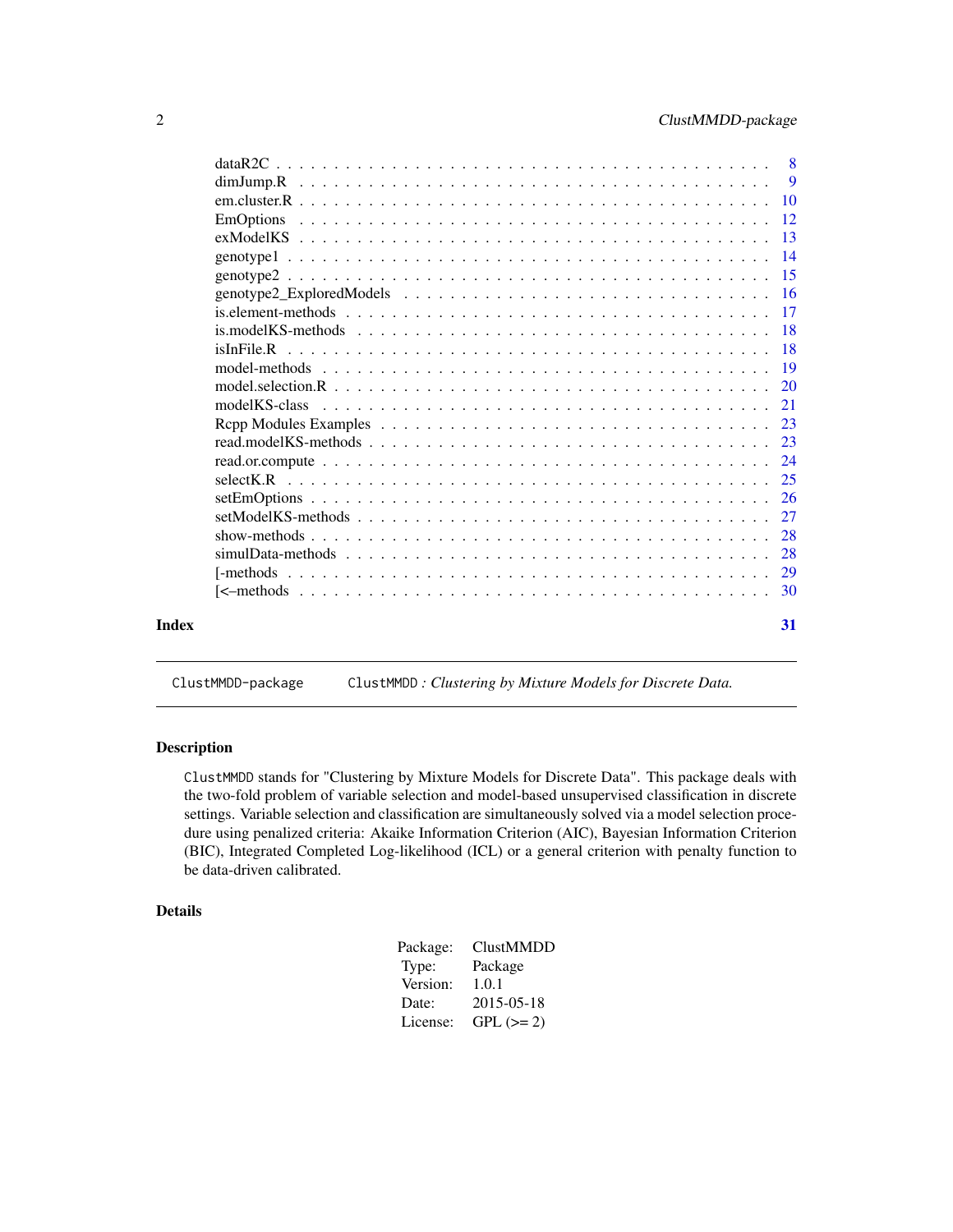## ClustMMDD-package 3

In this package, K and S are respectively the number of clusters and the subset of variables that are relevant for clustering purposes. We assume that a clustering variable has different probability distributions in at least two clusters, and a non-clustering variable has the same distribution in all clusters. We consider a general situation with data described by P random variables  $X^l$ ,  $l =$  $1, \dots, P$ , where each variable  $X^l$  is an unordered set  $\{X^{l,1}, \dots, X^{l,ploidy}\}$  of ploidy categorical variables. For all l, the random variables  $X^{l,1}, \dots, X^{l, ploidy}$  take their values in the same set of levels. A typical example of such data comes from population genetics where each genotype of a diploid individual is constituted by  $ploidy = 2$  unordered alleles.

The two-fold problem of clustering and variable selection is seen as a model selection problem. A specific collection of competing models associated to different values of (K, S) is defined, and are compared using penalized criteria. The penalized criteria are of the form

$$
crit (K, S) = \gamma_n (K, S) + pen (K, S),
$$

where

- $\gamma_n(K, S)$  is the maximum log-likelihood,
- and  $pen(K, S)$  the penalty function.

The penalty functions used in this package are the following, where  $dim(K, S)$  is the dimension (number of free parameters) of the model defined by  $(K, S)$ :

• Akaike Information Criterion (AIC) :

$$
pen(K, S) = dim(K, S)
$$

• Bayesian Information (BIC) :

$$
pen(K, S) = 0.5 * log(n) * dim(K, S)
$$

• Integrated Complete Likelihood (ICL) :

$$
pen(K, S) = 0.5 * log(n) * dim(K, S) + entropy(K, S),
$$

where

$$
entropy (K, S) = -\sum_{i=1}^{N} \sum_{k=1}^{K} \tau_{i,k} \log (\tau_{i,k})
$$

and

.

$$
\tau_{i,k} = P\left(i \in \mathcal{C}_k\right)
$$

• More general penalty function :

$$
pen(K, S) = \alpha * \lambda * dim(K, S)
$$

where

 $- \lambda$  is a multiplicative parameter to be calibrated,

–  $\alpha$  a coefficient in [1.5, 2] to be given by the user.

We propose a data driven procedure based the dimension jumb version of the so called "slope heuristics" (see [Dominique Bontemps and Wilson Toussile \(2013\)](http://projecteuclid.org/euclid.ejs/1379596773) and references therein).

The maximum log-likelihood is estimated via the Expectation and Maximisation algorithm. The maximum a posteriori classification is derived from the estimated parameters of the selected model.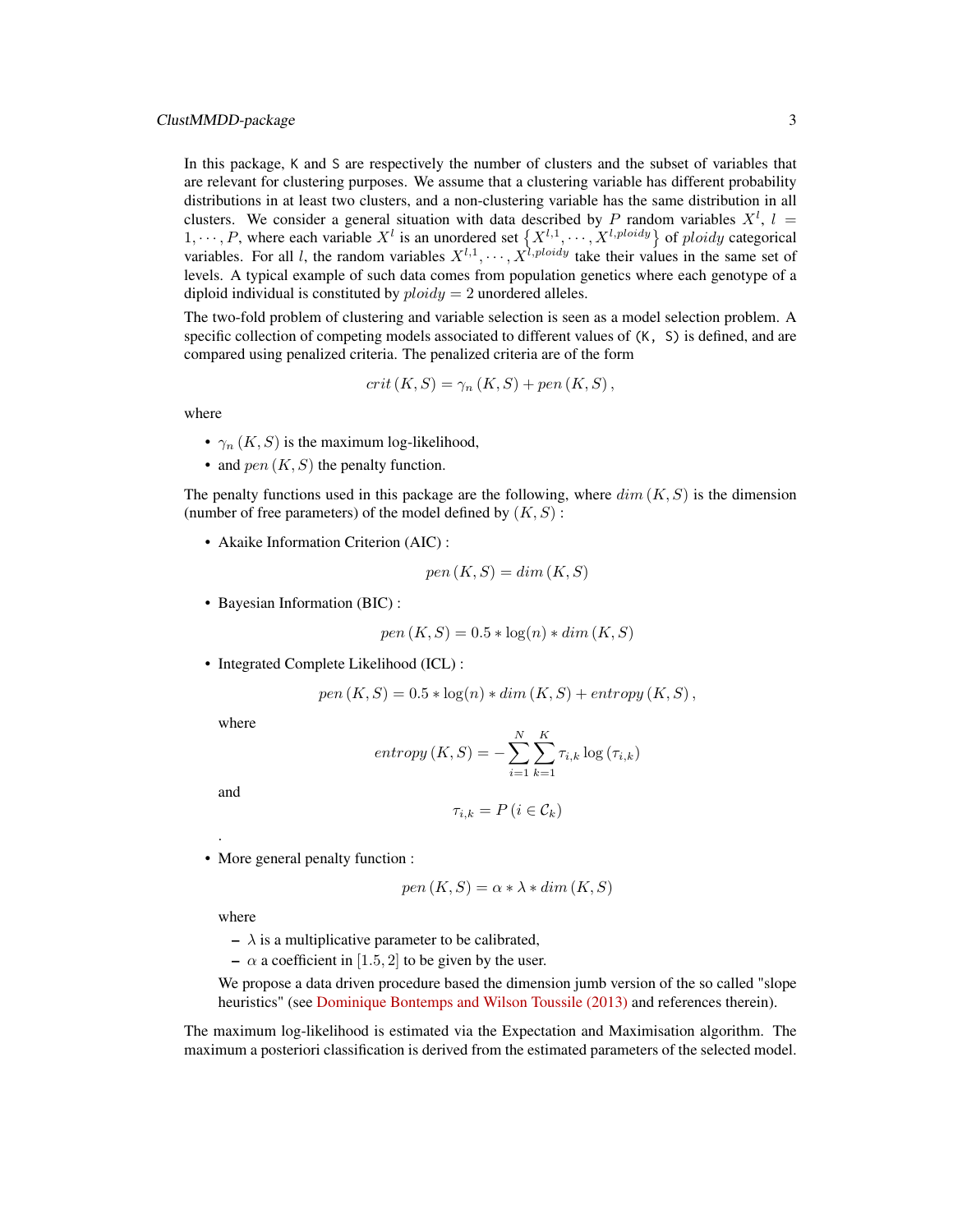#### <span id="page-3-0"></span>Author(s)

Wilson Toussile

Maintainer: Wilson Toussile <wilson.toussile@gmail.com>

#### References

- [Dominique Bontemps and Wilson Toussile \(2013\)](http://projecteuclid.org/euclid.ejs/1379596773) : Clustering and variable selection for categorical multivariate data. Electronic Journal of Statistics, Volume 7, 2344-2371, ISSN.
- [Wilson Toussile and Elisabeth Gassiat \(2009\)](http://link.springer.com/article/10.1007%2Fs11634-009-0043-x) : Variable selection in model-based clustering using multilocus genotype data. Adv Data Anal Classif, Vol 3, number 2, 109-134.

# See Also

The main functions :

- [em.cluster.R](#page-9-1) Compute an approximation of the maximum likelihood estimates of parameters using Expectation and Maximization algorithm, for a given value of  $(K, S)$ . The maximum a posteriori classification is then derived.
- [backward.explorer](#page-4-1) Gather the most competitive models using a backward-stepwise strategy.
- [dimJump.R](#page-8-1) Perform the data driven calibration of the penalty function via an estimation of  $\lambda$ . Two values are proposed and a graphic is proposed to help user in making a choice.
- [selectK.R](#page-24-1) Perform the selection of the number  $K$  of clusters for a given subset of clustering variables.
- [model.selection.R](#page-19-1) Perform a model selection from a collection of competing models.

#### Examples

```
data(genotype2)
head(genotype2)
data(genotype2_ExploredModels)
head(genotype2_ExploredModels)
#Calibration of the penalty function
outDimJump = dimJump.R(genotype2_ExploredModels, N = 1000, h = 5, header = TRUE)
cte1 = outDimJump[[1]][1]outSlection = model.selection.R(genotype2_ExploredModels, cte = cte1, header = TRUE)
outSlection
```
==-methods *Methods for Function* ==

# Description

Check if two objects of class [modelKS](#page-20-1) are equal.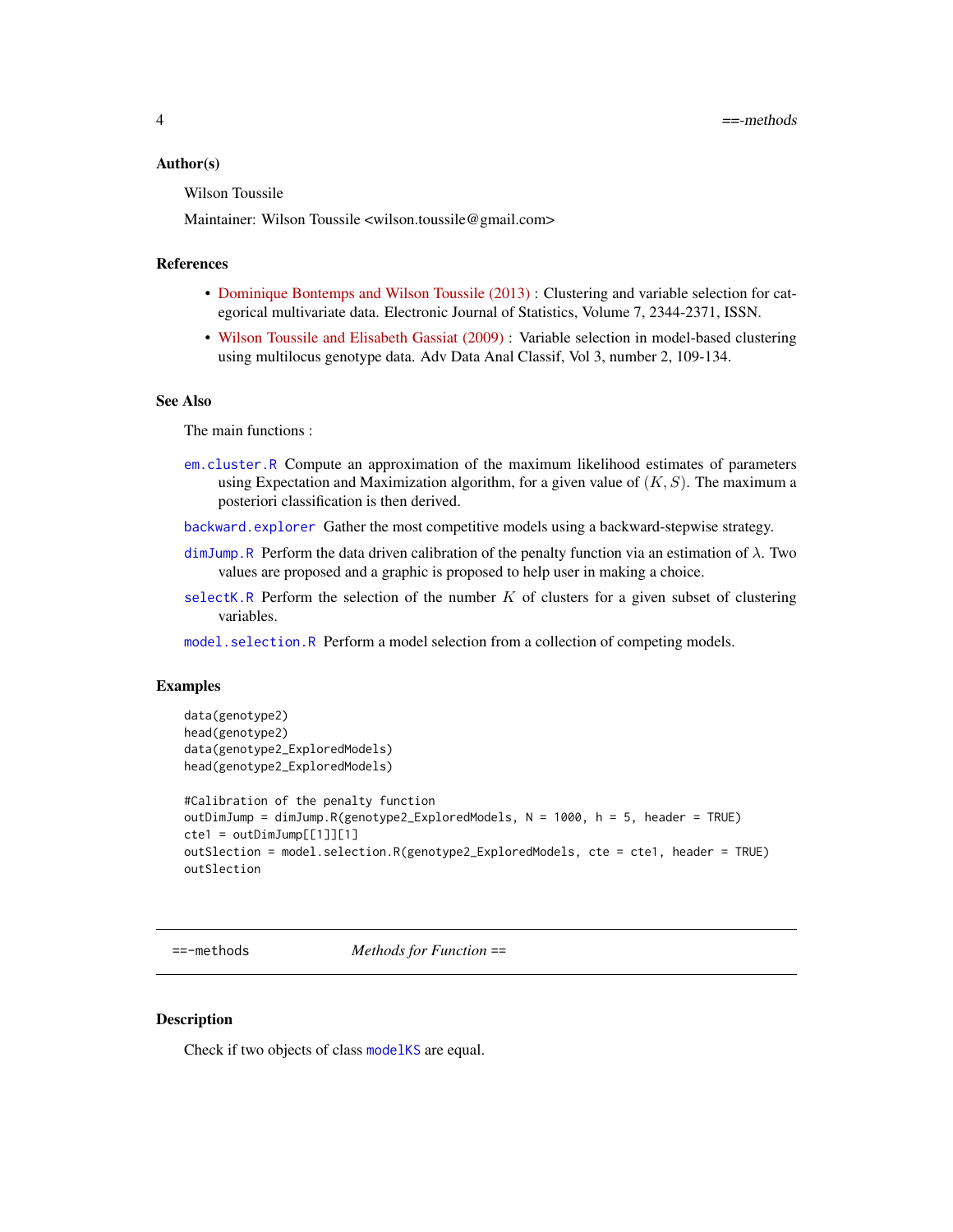# <span id="page-4-0"></span>backward.explorer 5

# Methods

signature(e1 = "modelKS", e2 = "modelKS")

#### Author(s)

Wilson Toussile.

# See Also

[slotNames](#page-0-0), [new](#page-0-0), [methods](#page-0-0), [show](#page-27-1)

# Examples

```
showClass("modelKS")
slotNames("modelKS")
data(exModelKS)
exModelKS
exModelKS == exModelKS
```
<span id="page-4-1"></span>backward.explorer *Gather a set of the most competitive models.*

# Description

This function gathers a set of the most competitive models using a backward-stepwise strategy. The visited models are gathered in a file with suffix "\_ExploredModels.txt". The algorithm used is described in [Wilson Toussile and Elisabeth Gassiat \(2009\).](http://link.springer.com/article/10.1007%2Fs11634-009-0043-x)

## Usage

```
backward.explorer(x, Kmax, Criterion, ploidy = 1,
  ForceExclusion = FALSE, emOptions = list(epsi = NULL, nberSmallEM = NULL,
 nberIterations = NULL, nberMaxIterations = NULL, typeSmallEM = NULL, typeEM =
 NULL, putThreshold = NULL), Kmin = 1, Smin = NULL,
 project = deparse(substitute(x)))
```
# Arguments

| $\times$  | A matrix of string that contains data.                                                                                        |
|-----------|-------------------------------------------------------------------------------------------------------------------------------|
| Kmax      | The maximum number of clusters to be explored.                                                                                |
| Criterion | The model selection criterion in c("BIC", "AIC", "ICL", "CteDim") used for<br>exploration (see details).                      |
| ploidy    | The number of columns for each variable in the data. For example, $ploidy = 2$<br>for genotypic data from diploid individual. |
|           | Force Exclusion The indication of whether to force exclusion or not. The default value is set to<br>FALSE.                    |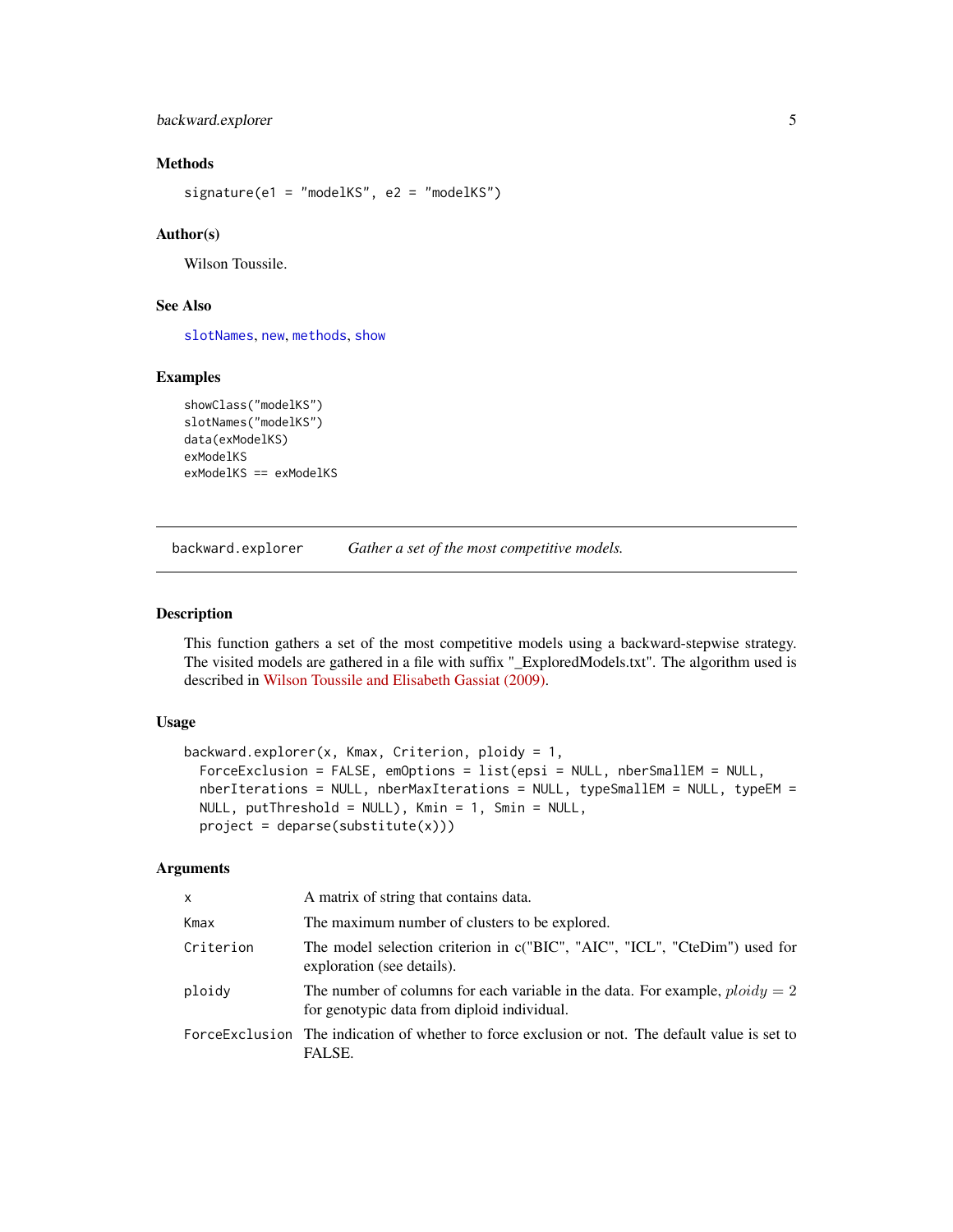<span id="page-5-0"></span>

| emOptions | A list of EM options (see EmOptions and setEmOptions).                                                                                                       |
|-----------|--------------------------------------------------------------------------------------------------------------------------------------------------------------|
| Kmin      | The minimum number of clusters. The default value is set to 1.                                                                                               |
| Smin      | A logical vector that indicates the variables to include in the selected set of<br>clustering variables. The default value NULL: no variable is preselected. |
| project   | The name of the project. The default value is the name of the dataset.                                                                                       |

## Details

If the penalized criteria is CteDim, a sequence of penalty functions of the form  $pen(K, S)$  $\lambda * dim(K, S)$  is used. In this shape of penalty function,  $\lambda$  is in [0.5, log(N)], where N is the number of individuals in the sample data. Thus, AIC and BIC penalties are in the sequence of candidate penalties.

#### Value

A data.frame of selected models for the choosen proposed criteria.

#### Author(s)

Wilson Toussile

#### **References**

- [Dominique Bontemps and Wilson Toussile \(2013\)](http://projecteuclid.org/euclid.ejs/1379596773) : Clustering and variable selection for categorical multivariate data. Electronic Journal of Statistics, Volume 7, 2344-2371, ISSN.
- [Wilson Toussile and Elisabeth Gassiat \(2009\)](http://link.springer.com/article/10.1007%2Fs11634-009-0043-x) : Variable selection in model-based clustering using multilocus genotype data. Adv Data Anal Classif, Vol 3, number 2, 109-134.

#### See Also

[dimJump.R](#page-8-1) for the data driven calibration of the penalty function, and [model.selection.R](#page-19-1) for the final model selection.

#### Examples

```
data(genotype1)
head(genotype1)
genotype2 = cutEachCol(genotype1[, -11], ploidy = 2)
head(genotype2)
# The following command create a file "genotype2_ExploredModels.txt"
# that contains the most competitive models.
#output = backward.explorer(genotype2, Kmax = 10, ploidy = 2, Kmin = 1, Criterion = "CteDim")
data(genotype2_ExploredModels)
head(genotype2_ExploredModels)
```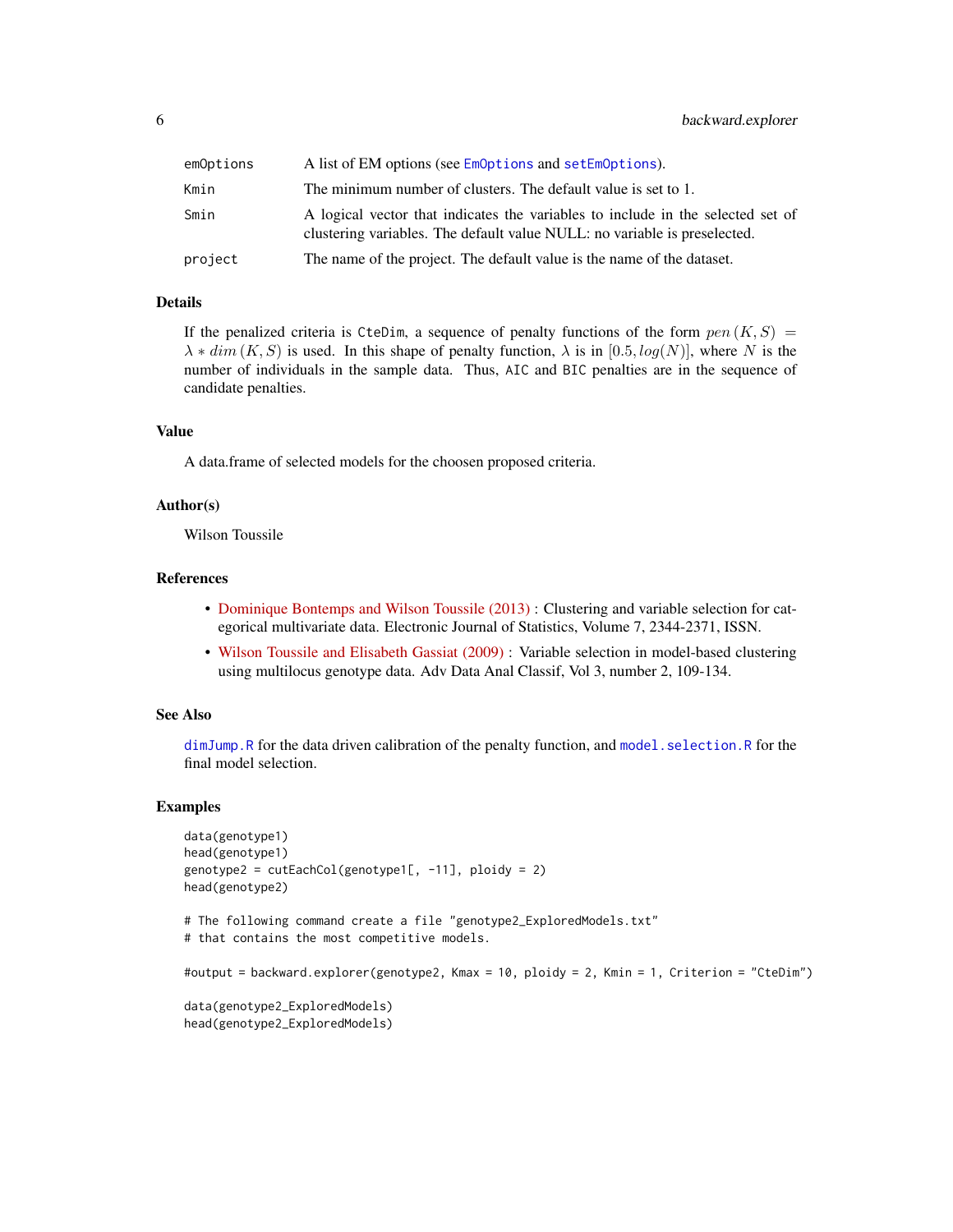<span id="page-6-1"></span><span id="page-6-0"></span>

# Description

It is assumed that each string in the data frame submitted represents a set of *ploidy* unordered observations from the same set of levels. For example, for  $ploidy = 2$ , the data "101102" represents "101", "102".

#### Usage

cutEachCol(xdata, ploidy)

# Arguments

| A data frame or a matrix of strings.<br>xdata                                                                                                                                                                                      |  |
|------------------------------------------------------------------------------------------------------------------------------------------------------------------------------------------------------------------------------------|--|
| The number of unordered observations represented by a string in xdata. For<br>ploidy<br>example, for genotypic data from diploid individual, $ploidy = 2$ : a data such<br>as "ab" represents $\{$ "a", "b" $\}$ observed alleles. |  |

# Value

A matrix of strings compatible with the main functions of [ClustMMDD](#page-1-1). The number of columns in the outcome data frame is equal to  $ploidy * ncol(xdata)$ .

#### Author(s)

Wilson Toussile

## See Also

[dataR2C](#page-7-1) for [ClustMMDD](#page-1-1) data format.

# Examples

```
data(genotype1)
head(genotype1)
genotype2 = cutEachCol(genotype1[, -11], ploidy = 2)head(genotype2)
```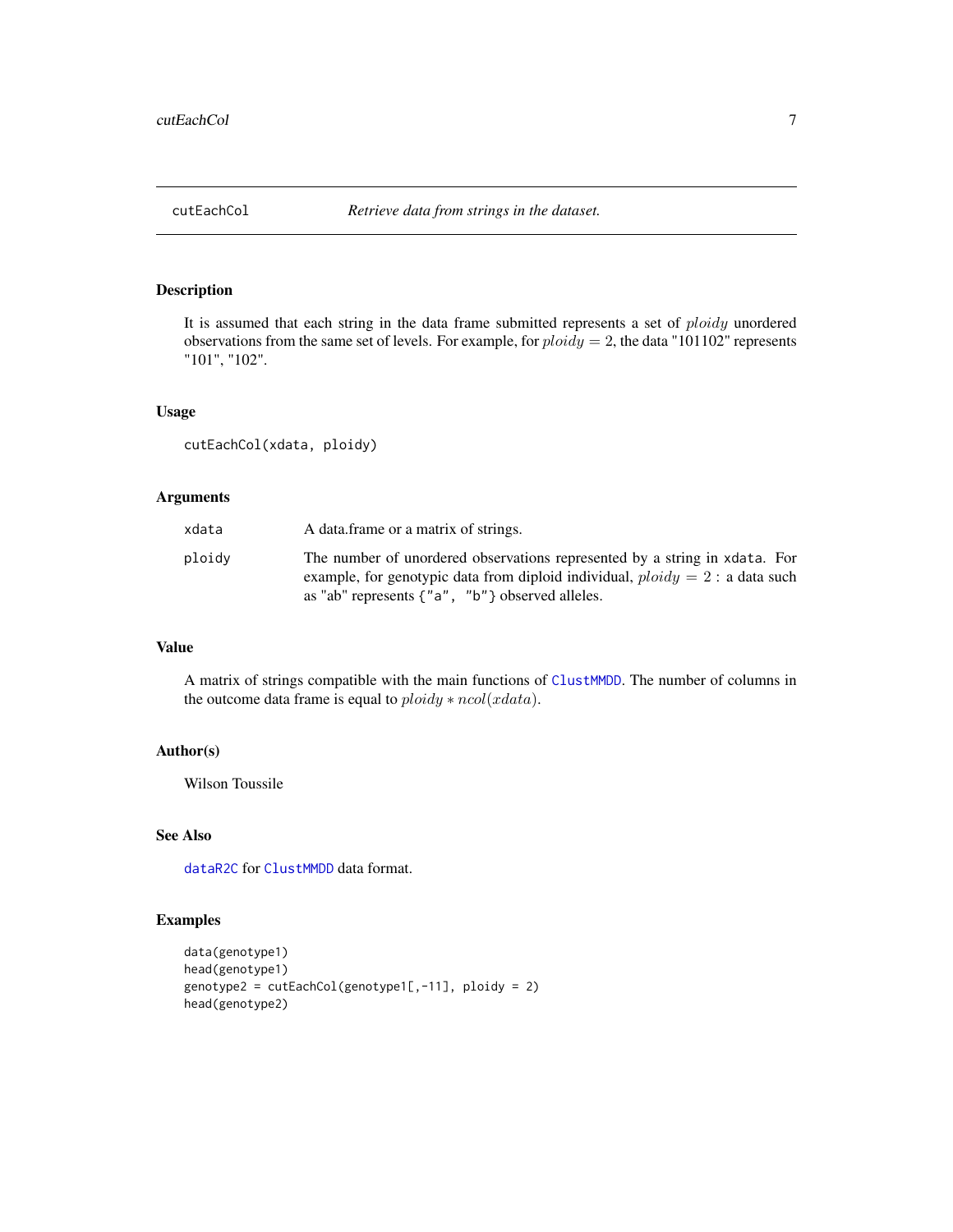<span id="page-7-1"></span><span id="page-7-0"></span>

# Description

dataR2C(x, ploidy) returns a list.

#### Usage

 $dataR2C(x, ploidy = 1)$ 

## Arguments

| X      | A data frame or a matrix with the number of columns equal to $number(variable)$ *<br>ploidy.                                                                                       |
|--------|------------------------------------------------------------------------------------------------------------------------------------------------------------------------------------|
| ploidy | The number of unordered observations represented by a string in xdata. For<br>example, for genotypic data from diploid individual, $ploidy = 2$ : two columns<br>for one variable. |

#### Value

A list of elements needed for [ClustMMDD](#page-1-1) main functions :

- data : A matrix compatible with [ClustMMDD](#page-1-1) main functions.
- ploidy : The number of columns for each variable. It is the ploidy for genotypic data
- N : The number of lines in x.
- P : The number of categorical variables describing the dataset :  $P = n \text{col}(x)/p \text{loidy}$ .
- N\_LEVELS : The vector of the numbers of levels for the variables.
- LEVELS : The levels for the variables.
- COUNT : The observed counts of the levels.
- FREQ : The observed frequencies.

## Author(s)

Wilson Toussile

# See Also

[cutEachCol](#page-6-1) in [ClustMMDD](#page-1-1) package.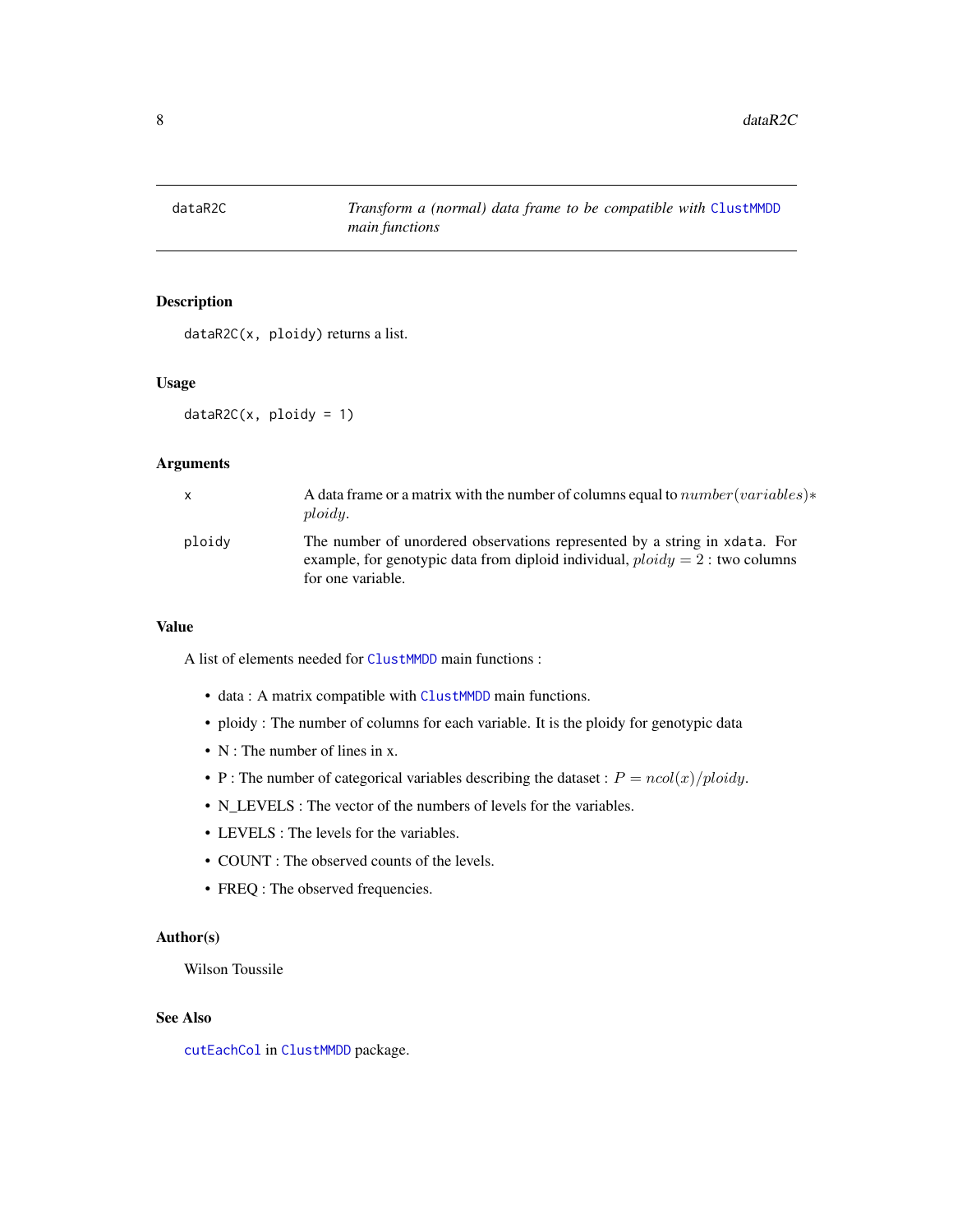## <span id="page-8-0"></span>dimJump.R 9

## Examples

```
data(genotype1)
head(genotype1)
genotype2 = cutEachCol(genotype1[, -11], 2)
head(genotype2)
genotype3 = dataR2C(genotype2, ploidy = 2)
head (genotype3$data)
str(genotype3)
```
<span id="page-8-1"></span>dimJump.R *Data driven calibration of the penalty function*

#### Description

Data driven calibration of the penalty function using the dimension jump version of the "slope heuristics".

# Usage

```
dimJump.R(fileOrData, h = integer(), N = integer(), header = logical())
```
#### Arguments

| fileOrData | A character string or a data frame (see details). If a data frame, it must contain<br>columns named logLik and dim. If a file, it must be as the one produced by |
|------------|------------------------------------------------------------------------------------------------------------------------------------------------------------------|
|            | backward.explorer.                                                                                                                                               |
| h.         | An integer defining the size of the sliding window used to find the biggest jump.                                                                                |
| N          | The size of the sample data (number of rows).                                                                                                                    |
| header     | The indication of whether the file contains header or not.                                                                                                       |

# Details

This function is a dimension jump version of the so called *slope heuristics* for the calibration of penalty function using the data.

#### Value

Assume that the penalty function is in the form

$$
pen(K, S) = \alpha * \lambda * dim(K, S)
$$

, where

- $\lambda$  is the penalty parameter to be calibrated,
- and  $\alpha$  a coeffcient belonging to [1.5, 2], to be given by the user in model. selection. R for the final selection.

It returns a list containing two candidate values of  $\lambda$  and their bounds. It also produces a graphic that illustrates the "slope heuristics".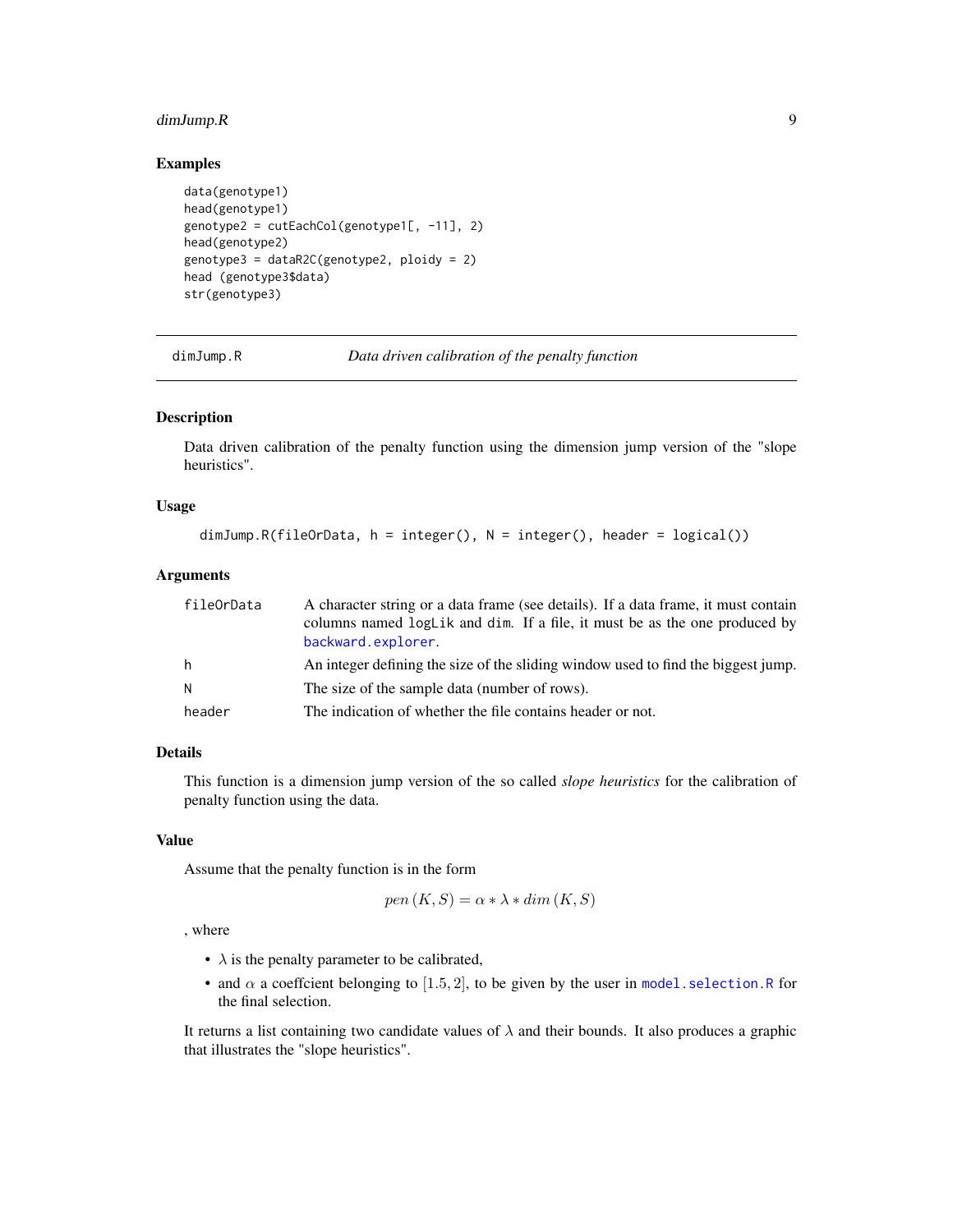#### <span id="page-9-0"></span>Author(s)

Wilson Toussile

## References

- [Dominique Bontemps and Wilson Toussile \(2013\)](http://projecteuclid.org/euclid.ejs/1379596773) : Clustering and variable selection for categorical multivariate data. Electronic Journal of Statistics, Volume 7, 2344-2371, ISSN.
- [Wilson Toussile and Elisabeth Gassiat \(2009\)](http://link.springer.com/article/10.1007%2Fs11634-009-0043-x) : Variable selection in model-based clustering using multilocus genotype data. Adv Data Anal Classif, Vol 3, number 2, 109-134.

#### See Also

[backward.explorer](#page-4-1) for exploration of competing models space, [model.selection.R](#page-19-1) for final selection.

# Examples

```
# genotype2_ExploredModels was obtained via backward.explorer.
data(genotype2_ExploredModels)
outDimJump = dimJump.R(genotype2_ExploredModels, N = 1000, h = 5, header = TRUE)
outDimJump[[1]]
```
<span id="page-9-1"></span>

| em.cluster.R | Compute estimates of the parameters by Expectation and Maximiza- |
|--------------|------------------------------------------------------------------|
|              | <i>tion algorithm.</i>                                           |

#### Description

Compute an approximation of the maximum likelihood estimates of parameters using Expectation and Maximization (EM) algorithm. A maximum a posteriori classification is then derived from the estimated set of parameters.

#### Usage

```
em.cluster.R(xdata, K, S, ploidy = 1, emOptions = list(epsi = NULL,
  typeSmallEM = NULL, typeEM = NULL, nberSmallEM = NULL, nberIterations = NULL,
  nberMaxIterations = NULL, putThreshold = NULL, ct = 1)
```
#### Arguments

| xdata | A matrix of strings with the number of columns equal to ploidy * (number of<br>variables).                                                                                                           |
|-------|------------------------------------------------------------------------------------------------------------------------------------------------------------------------------------------------------|
| K.    | The number of clusters (or populations).                                                                                                                                                             |
| S     | The subset of clustering variables in the form of a vector of logicals indicating<br>the selected variables. $S$ gathers variables that are not identically distributed in<br>at least two clusters. |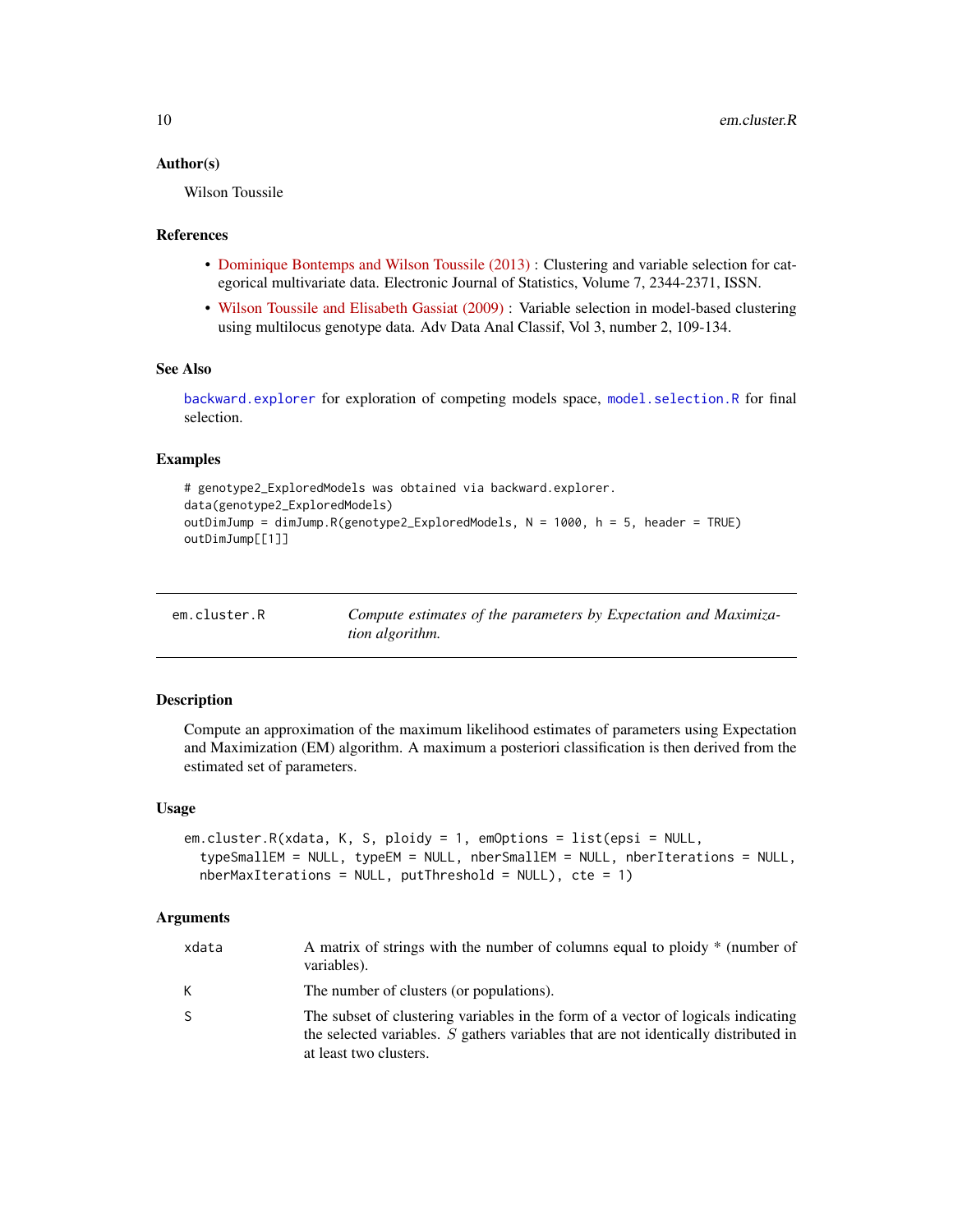#### <span id="page-10-0"></span>em.cluster.R 11

| ploidy    | The number of unordered observations represented by a string in xdata. For<br>example, for genotypic data from diploid individual, $ploidy = 2$ .                                             |
|-----------|-----------------------------------------------------------------------------------------------------------------------------------------------------------------------------------------------|
| emOptions | A list of EM options (see EmOptions and setEmOptions).                                                                                                                                        |
| cte       | A double used as a value of $\lambda$ in the penalty function $pen(K, S) = \lambda * dim(K, S)$ ,<br>where $dim(K, S)$ is the number of free parameters in the model defined by<br>$(K, S)$ . |

#### Value

## A list of

- N : The size (number of lines) of the dataset.
- K : The number of clusters (populations).
- S : A vector of logicals indicating the selected variables for clustering.
- dim : The number of free parameters.
- pi\_K : The vector of mixing proportions.
- prob : A list of matrices, each matrix being the probabilities of a variable in different clusters.
- logLik: The log-likelihood.
- entropy : The entropy.
- criteria : Criteria values c(BIC, AIC, ICL, CteDim).
- Tik : A stochastic matrix given the a posteriori membership probabilities.
- mapClassif : Maximum a posteriori classification.
- NbersLevels : The numbers of observed levels of the considered categorical variables.
- levels : The observed levels.

## Author(s)

Wilson Toussile.

# References

- [Dominique Bontemps and Wilson Toussile \(2013\)](http://projecteuclid.org/euclid.ejs/1379596773) : Clustering and variable selection for categorical multivariate data. Electronic Journal of Statistics, Volume 7, 2344-2371, ISSN.
- [Wilson Toussile and Elisabeth Gassiat \(2009\)](http://link.springer.com/article/10.1007%2Fs11634-009-0043-x) : Variable selection in model-based clustering using multilocus genotype data. Adv Data Anal Classif, Vol 3, number 2, 109-134.

#### See Also

[dataR2C](#page-7-1) for transformation of a classic data frame, [backward.explorer](#page-4-1), [selectK.R](#page-24-1), [dimJump.R](#page-8-1), [model.selection.R](#page-19-1) for both model selection and classification.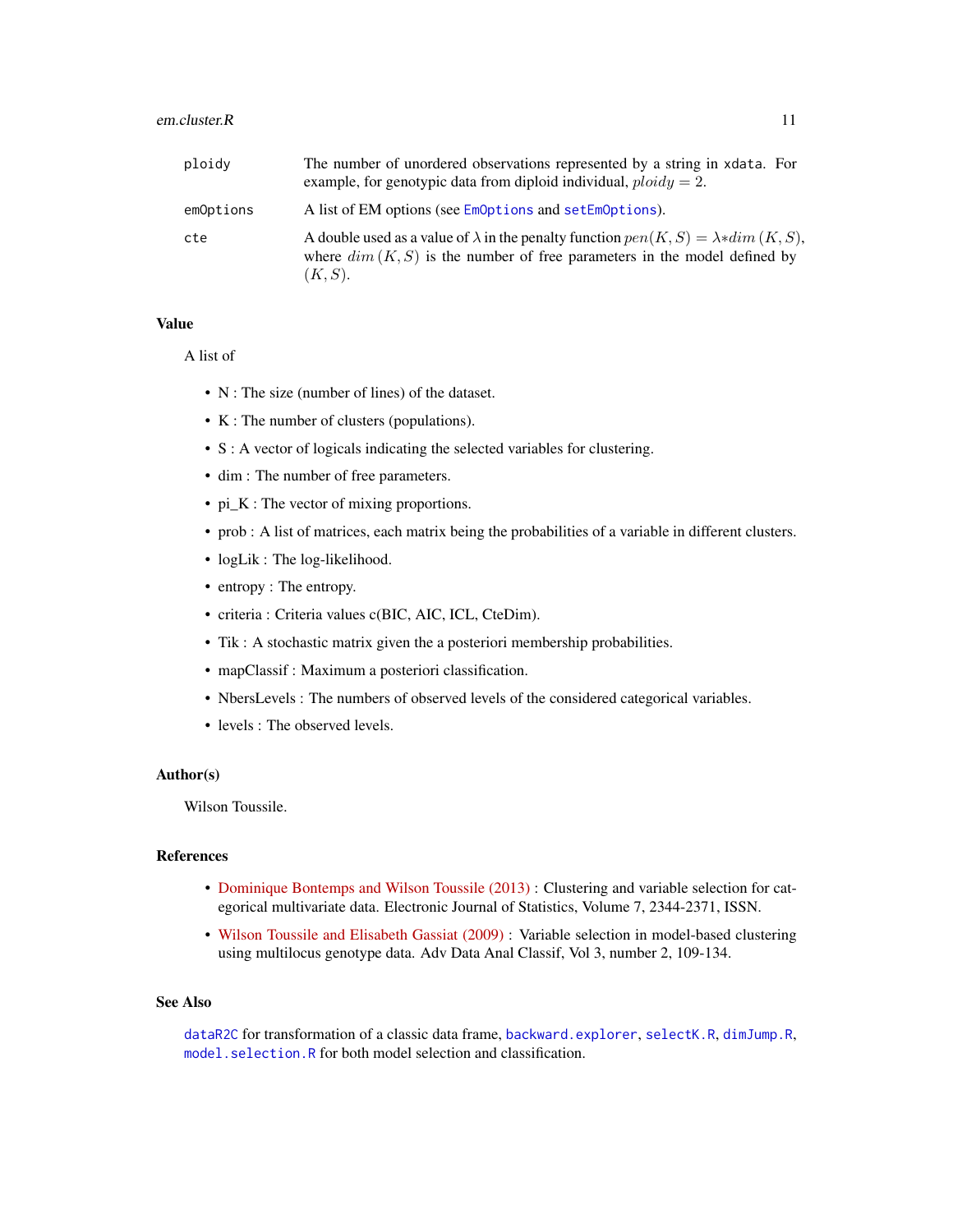## Examples

```
data(genotype1)
head(genotype1)
genotype2 = cutEachCol(genotype1[, -11], ploidy = 2)head(genotype2)
#See the EM options
EmOptions() # Options can be set by \code{\link{setEmOptions()}}
par5 = em. cluster.R (genotype2, K = 5, S = c(rep(TRUE, 8), rep(FALEE, 2)), ploidy = 2)slotNames(par5)
head(par5["membershipProba"])
par5["mixingProportions"]
par5
```
<span id="page-11-1"></span>EmOptions *Display the current Expectation and Maximization options.*

#### **Description**

Display the Expectation and Maximization algorithm current options.

#### Usage

EmOptions()

# Value

A list of EM options :

- epsi : The upper bound of the relative increasing on log-likelihood.
- nberSmallEM : The number of random parameter points from which to run small EMs. The estimated parameter point associated to the higher maximum log-likelihood is then used to initialise the final EM run.
- nberIterations : The number of iterations in each small EM.
- typeSmallEM :  $0 =$  classic EM,  $1 =$  SEM and  $2 =$  CEM.
- typeEM :  $0 =$  classic EM,  $1 =$  SEM and  $2 =$  CEM.
- nberMaxIterations : The maximum number of iterations in the final EM if the convergence is slow.
- putThreshold : The indication of whether all parameter estimates are positive.

#### Author(s)

Wilson Toussile.

<span id="page-11-0"></span>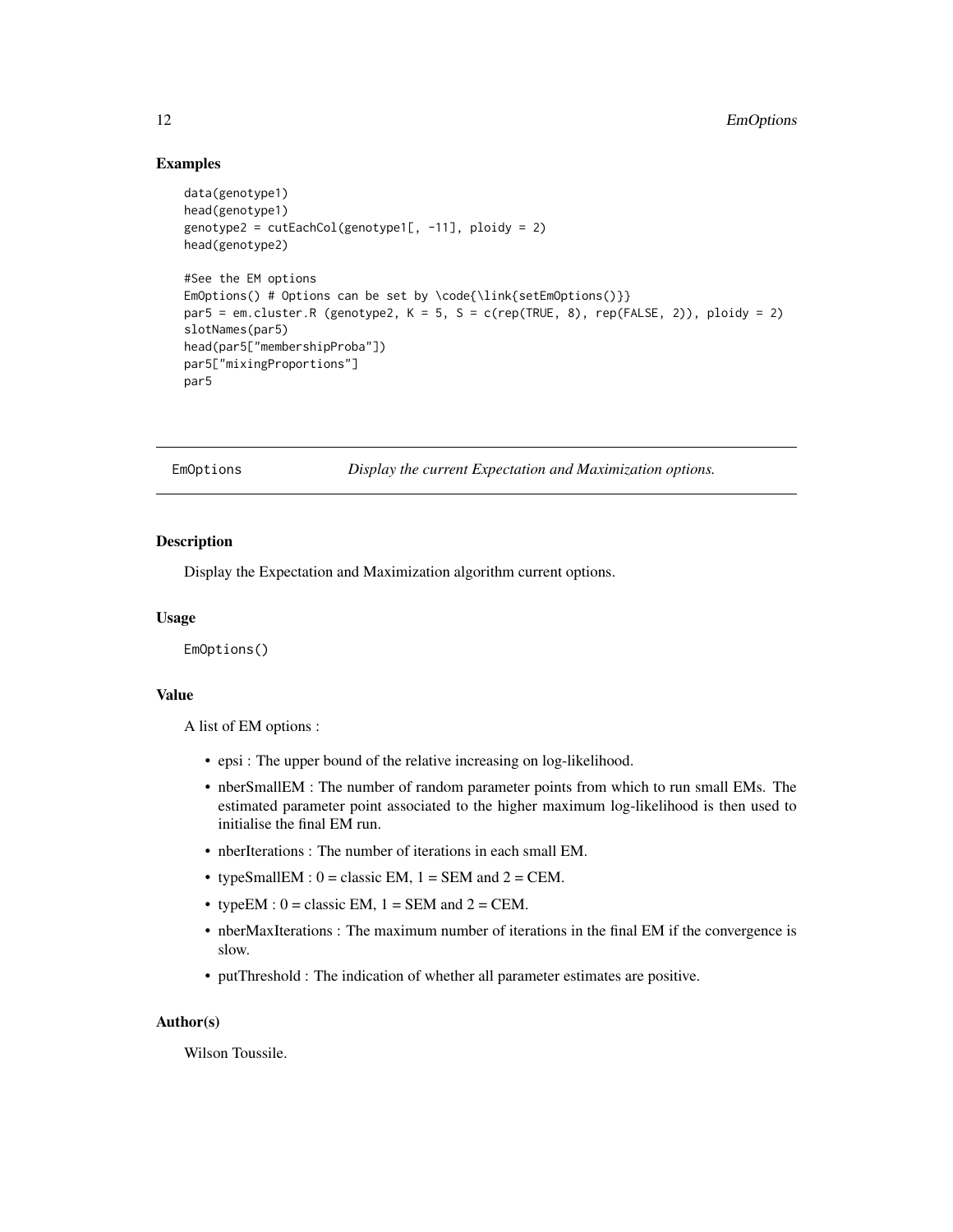#### <span id="page-12-0"></span>exModelKS 13

## References

- [Dominique Bontemps and Wilson Toussile \(2013\)](http://projecteuclid.org/euclid.ejs/1379596773) : Clustering and variable selection for categorical multivariate data. Electronic Journal of Statistics, Volume 7, 2344-2371, ISSN.
- [Wilson Toussile and Elisabeth Gassiat \(2009\)](http://link.springer.com/article/10.1007%2Fs11634-009-0043-x) : Variable selection in model-based clustering using multilocus genotype data. Adv Data Anal Classif, Vol 3, number 2, 109-134.

# See Also

[setEmOptions](#page-25-1) for setting EM options.

# Examples

```
EmOptions()
setEmOptions(list(epsi = 1e-6))
EmOptions()
setEmOptions() # To set default values
EmOptions()
```
<span id="page-12-1"></span>

exModelKS *An example of* [modelKS](#page-20-1)*.*

#### Description

An example of a set of parameters given by an instance of [modelKS](#page-20-1).

## Format

An instance of [modelKS](#page-20-1).

#### Author(s)

Wilson Toussile

## References

- [Dominique Bontemps and Wilson Toussile \(2013\)](http://projecteuclid.org/euclid.ejs/1379596773) : Clustering and variable selection for categorical multivariate data. Electronic Journal of Statistics, Volume 7, 2344-2371, ISSN.
- [Wilson Toussile and Elisabeth Gassiat \(2009\)](http://link.springer.com/article/10.1007%2Fs11634-009-0043-x) : Variable selection in model-based clustering using multilocus genotype data. Adv Data Anal Classif, Vol 3, number 2, 109-134.

#### See Also

[modelKS](#page-20-1)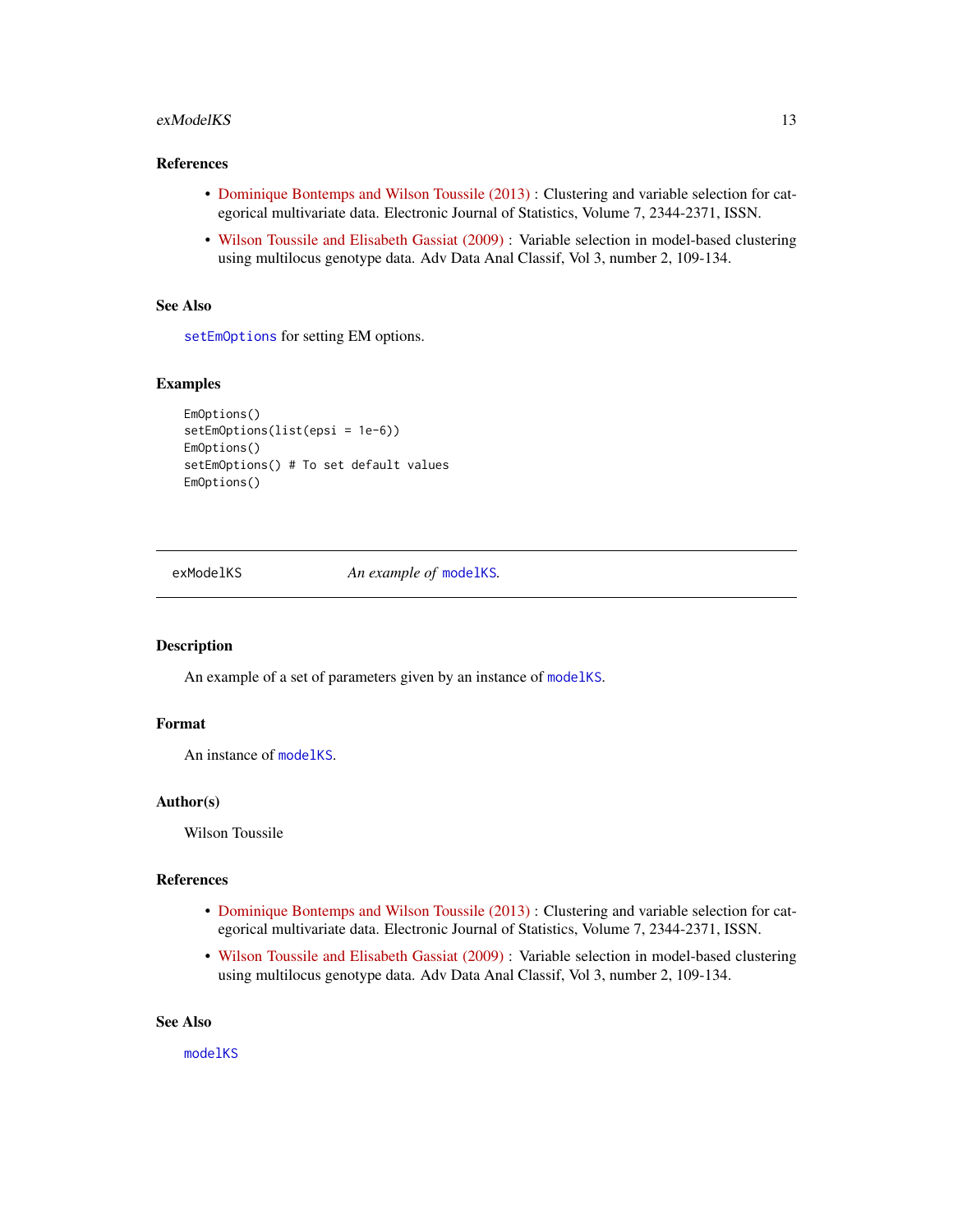#### Examples

```
data(exModelKS)
slotNames("modelKS")
head(exModelKS["membershipProba"])
exModelKS["mixingProportions"]
exModelKS
```
<span id="page-13-1"></span>genotype1 genotype1 *is a data frame of genotype data with* ploidy = 2.

# Description

A simulated data frame of genotype data with  $N = 1000$  individuals genotyped at P = 10 loci. Each string represents two alleles : ploidy = 2. For example, "109107" represents  $\{$  "109", "107"  $\}$ . The last column of the data frame contains integers that represent the population membership.

# Format

The format is: chr [1:1000, 1:10] "109107" "105101" "106106" ... and the 11 th column contains integers representing the prior classification in 5 sub-populations.

# Author(s)

Wilson Toussile

# References

- [Dominique Bontemps and Wilson Toussile \(2013\)](http://projecteuclid.org/euclid.ejs/1379596773) : Clustering and variable selection for categorical multivariate data. Electronic Journal of Statistics, Volume 7, 2344-2371, ISSN.
- [Wilson Toussile and Elisabeth Gassiat \(2009\)](http://link.springer.com/article/10.1007%2Fs11634-009-0043-x) : Variable selection in model-based clustering using multilocus genotype data. Adv Data Anal Classif, Vol 3, number 2, 109-134.

#### See Also

## [genotype2](#page-14-1)

# Examples

data(genotype1) head(genotype1)

<span id="page-13-0"></span>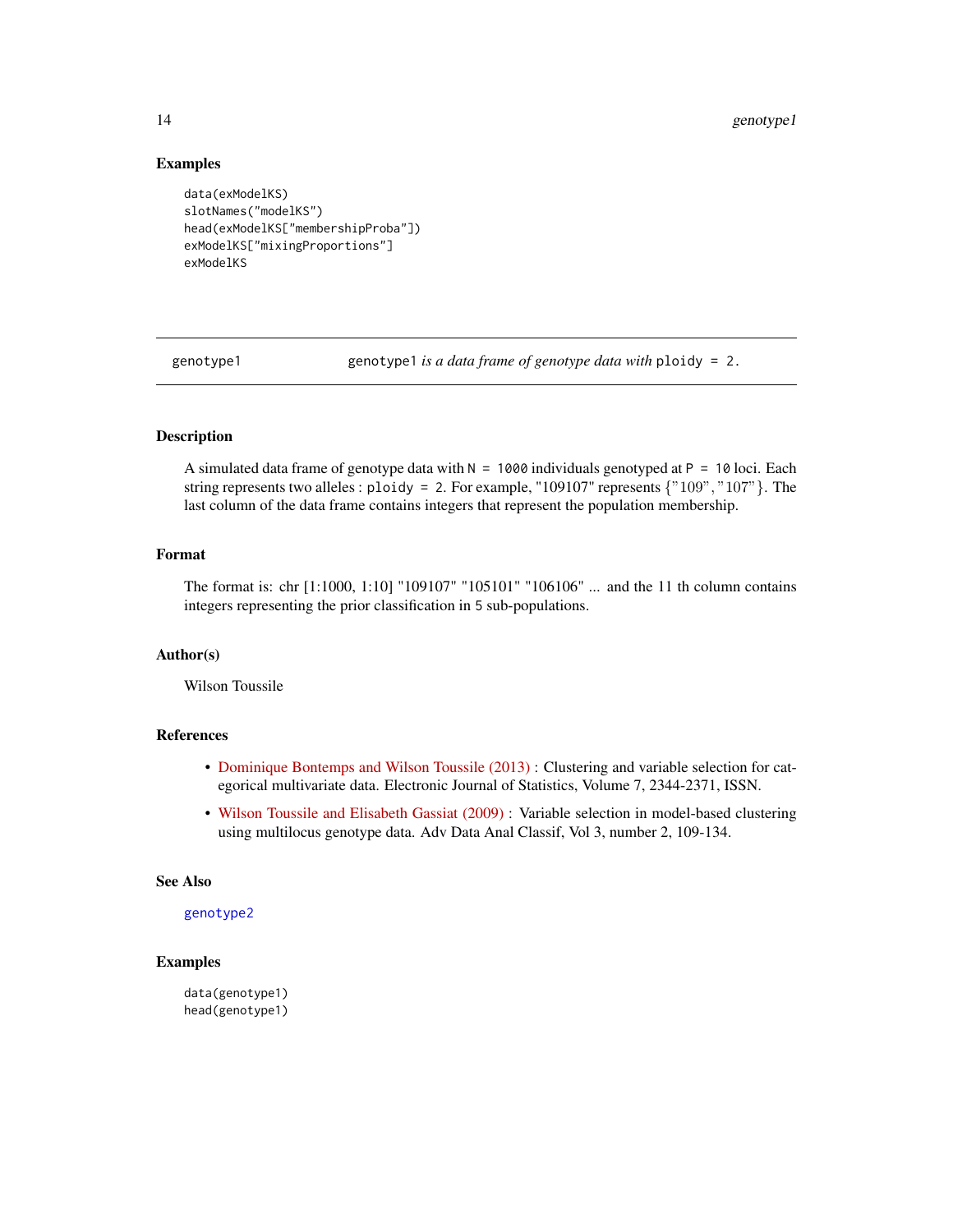<span id="page-14-1"></span><span id="page-14-0"></span>

# Description

This data frame can be obtained using  $cutEachCol(genotype1[, -11], ploidy = 2)$  $cutEachCol(genotype1[, -11], ploidy = 2)$  (see [genotype1](#page-13-1)).

#### Usage

data(genotype2)

# Format

The format is: chr [1:1000, 1:20] "109" "107" "105" "101" "106" "106" "107" ..., representing observed alleles for the considered 10 loci, 2 column per locus.

# Details

ploidy = 2 for diploid individual.

# Author(s)

Wilson Toussile

## Source

Simulated data.

#### See Also

[genotype1](#page-13-1).

# Examples

```
data(genotype2)
head(genotype2)
data(genotype1)
genotype3 = cutEachCol(genotype1[,-11], ploidy = 2)
head(genotype3)
```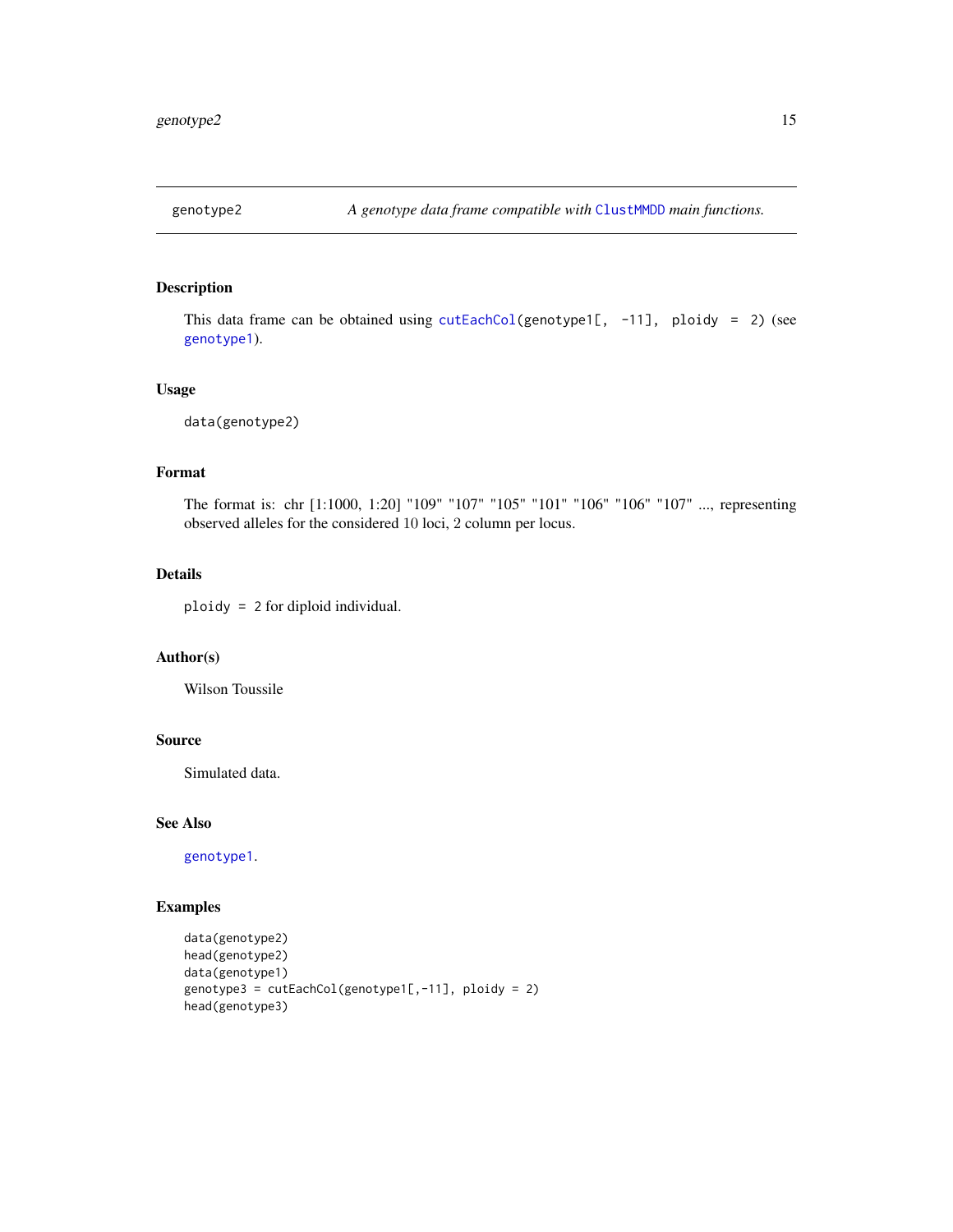```
genotype2_ExploredModels
```
*A data frame of competing models gathered by* [backward.explorer](#page-4-1)*.*

## Description

A data frame of competing models gathered by [backward.explorer](#page-4-1) for  $Kmax = 10$ . Such data file can be used for a final model selection process.

# Usage

```
data("genotype2_ExploredModels")
```
## Format

A data frame with 2667 explored models on the following 16 variables.

- N : The size of the data
- P : The number of variables
- K : the number of clusters
- S1 : 1st variable
- S2 : 2nd variable
- S3 : 3th variable
- S4 : 4th variable
- S5 : 5th variable
- S6 : 6th variable
- S7: 7th variable
- S8 : 8th variable
- S9 : 9th variable
- S10 : 10th variable
- logLik : The log-likelihood
- dim : The dimension = number of free parameters
- entropy : Entropy.

## Details

TODO

# Source

Wilson Toussile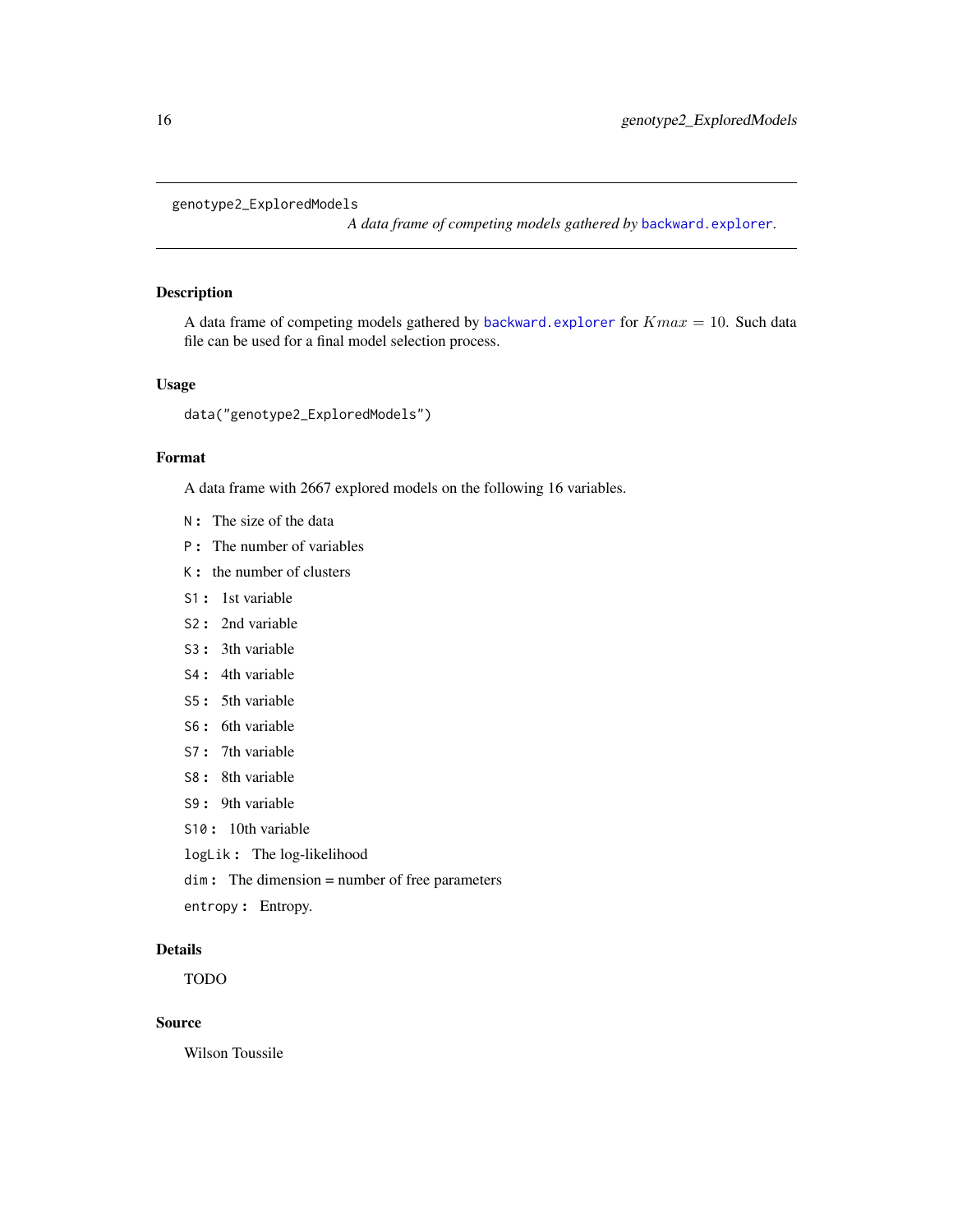## <span id="page-16-0"></span>is.element-methods 17

# See Also

[dimJump.R](#page-8-1) and [model.selection.R](#page-19-1).

#### Examples

```
data(genotype2_ExploredModels)
head(genotype2_ExploredModels)
plot(genotype2_ExploredModels[, c("dim", "logLik")],
col = "blue", xlab = "Dimension", ylab = "Log-likelihood")
# Data-driven calibration of the penalty
dimJump.R(genotype2_ExploredModels, h = 5, N=1000, header=T)
```
is.element-methods *Check if a* [modelKS](#page-20-1) *object is in a set of such objects.*

# Description

Return TRUE if an instance of [modelKS](#page-20-1) belongs to a set.

# Arguments

| el  | An instance of modelKS class.         |
|-----|---------------------------------------|
| set | A set of instances of model KS class. |

#### Value

TRUE if the object el belongs to a given set of [modelKS](#page-20-1).

## Methods

```
signature(el = c("modelKS"), set = c("modelKS")) The two arguments must be vectors
    (see examples)
```
# Author(s)

Wilson Toussile

# Examples

```
data(exModelKS)
is.element(c(exModelKS), c(exModelKS))
is.element(c(exModelKS, 1, c(1:5)), c(exModelKS))
is.element(c(exModelKS), c(exModelKS, 1, list(1:5, 0)))
```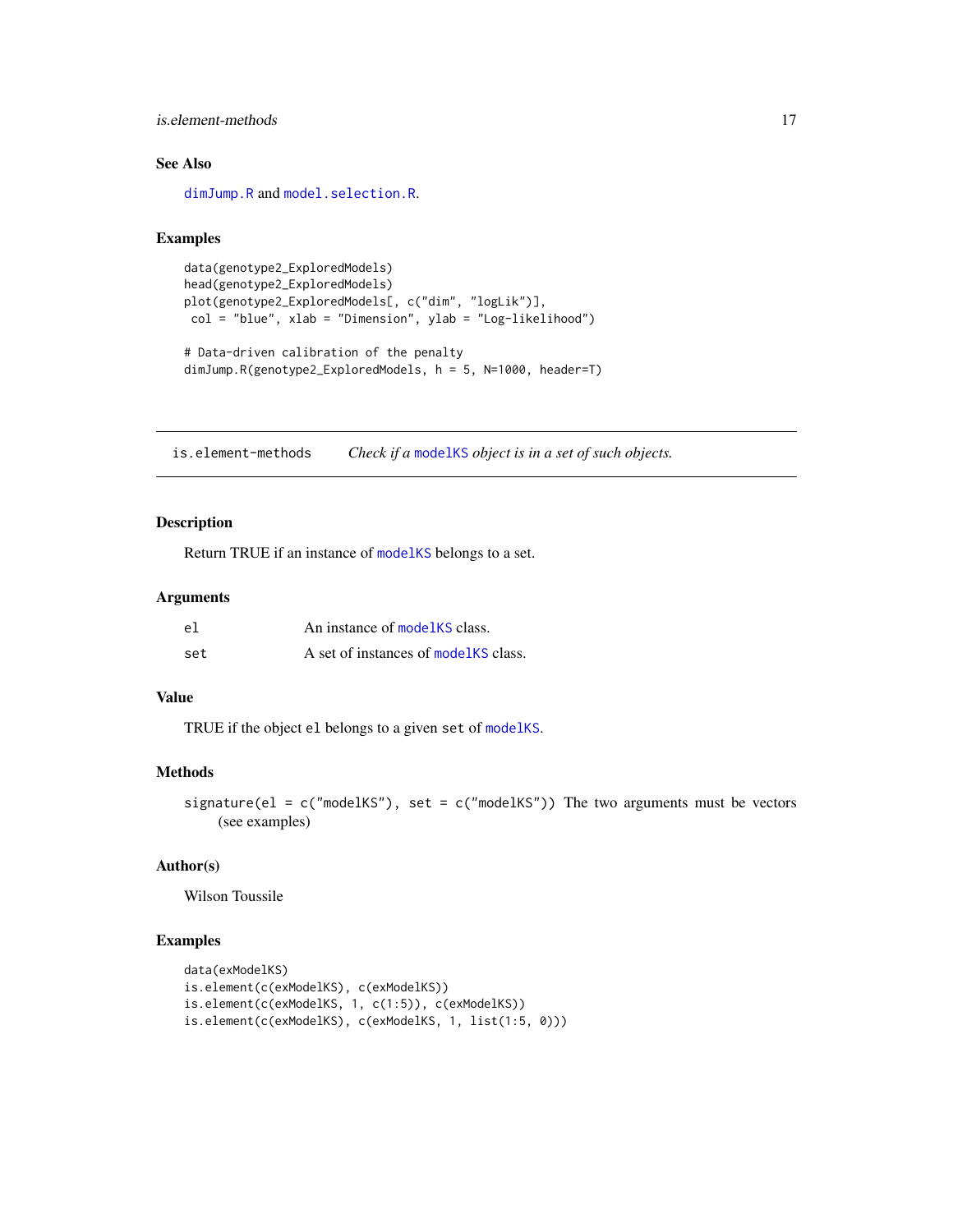<span id="page-17-0"></span>is.modelKS-methods *Is an object from class* [modelKS](#page-20-1)*?*

# Description

Function to test inheritance relationships between an object and a class [modelKS](#page-20-1).

# Arguments

object Any R object.

# Value

TRUE if object is from class [modelKS](#page-20-1), and FALSE if not.

## Methods

signature(object = "modelKS") Is an object from class [modelKS](#page-20-1)?

## Author(s)

Wilson Toussile

#### Examples

```
data(exModelKS)
is.modelKS(exModelKS)
is.modelKS(1:7)
```
isInFile.R *Find a model in a file.*

## Description

Find a given model defined by (K, S) in a file.

# Usage

isInFile.R(K, S, file, header)

## Arguments

| К            | The number of clusters.                                                                                      |
|--------------|--------------------------------------------------------------------------------------------------------------|
| <sub>S</sub> | A vector of logicals of length equal to the number of variables, that indicates the<br>clustering variables. |
| file         | A file where to find the model.                                                                              |
| header       | A logical indicating if the file contains a header or not.                                                   |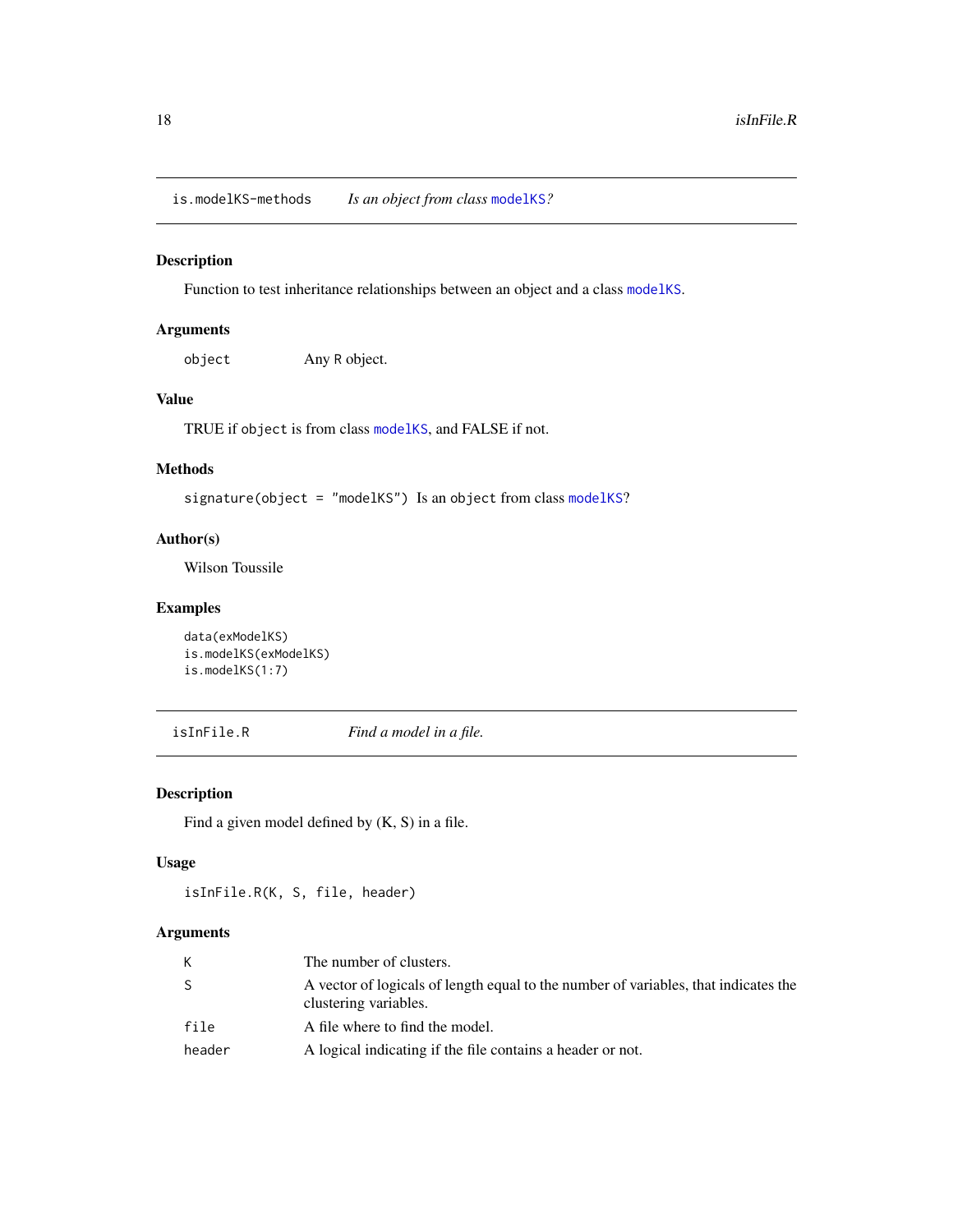## <span id="page-18-0"></span>model-methods 19

#### Value

A list :

- TrueFalse : A logical indicating if the given model was found and the following if TRUE.
- line : The line where the given is in the file.
- N : The size of the dataset from which the model was estimated.
- logLik : The log-likelihood.
- dim : The dimension of the model = number of free parameters.
- entropy : The entropy associated to estimated parameters of the models.

# Author(s)

Wilson Toussile

#### References

- [Dominique Bontemps and Wilson Toussile \(2013\)](http://projecteuclid.org/euclid.ejs/1379596773) : Clustering and variable selection for categorical multivariate data. Electronic Journal of Statistics, Volume 7, 2344-2371, ISSN.
- [Wilson Toussile and Elisabeth Gassiat \(2009\)](http://link.springer.com/article/10.1007%2Fs11634-009-0043-x) : Variable selection in model-based clustering using multilocus genotype data. Adv Data Anal Classif, Vol 3, number 2, 109-134.

#### Examples

```
data(genotype1)
head(genotype1)
genotype2 = cutEachCol(genotype1[, -11], ploidy = 2)
head(genotype2)
S = c(rep(TRUE, 8), rep(FALE, 2))## Not run:
outPut = selectK.R(genotype2, S, Kmax = 6, ploidy = 2, Kmin=1)
isInFile.R(K = 5, S, "genotype2_ExploredModels.txt", header = TRUE)
isInFile.R(K = 5, rep(TRUE, 10), "genotype2_ExploredModels.txt", header = TRUE)
file.remove("genotype2_ExploredModels.txt")
## End(Not run)
```
model-methods *Retrieve a list of model* (K, S) *from a* [modelKS](#page-20-1) *object.*

# Description

Recall that a model is defined by  $(K, S)$  where K is the number of clusters and S that indicates the clustering variable. This method retrieves a list of model  $(K, S)$  from a [modelKS](#page-20-1) object.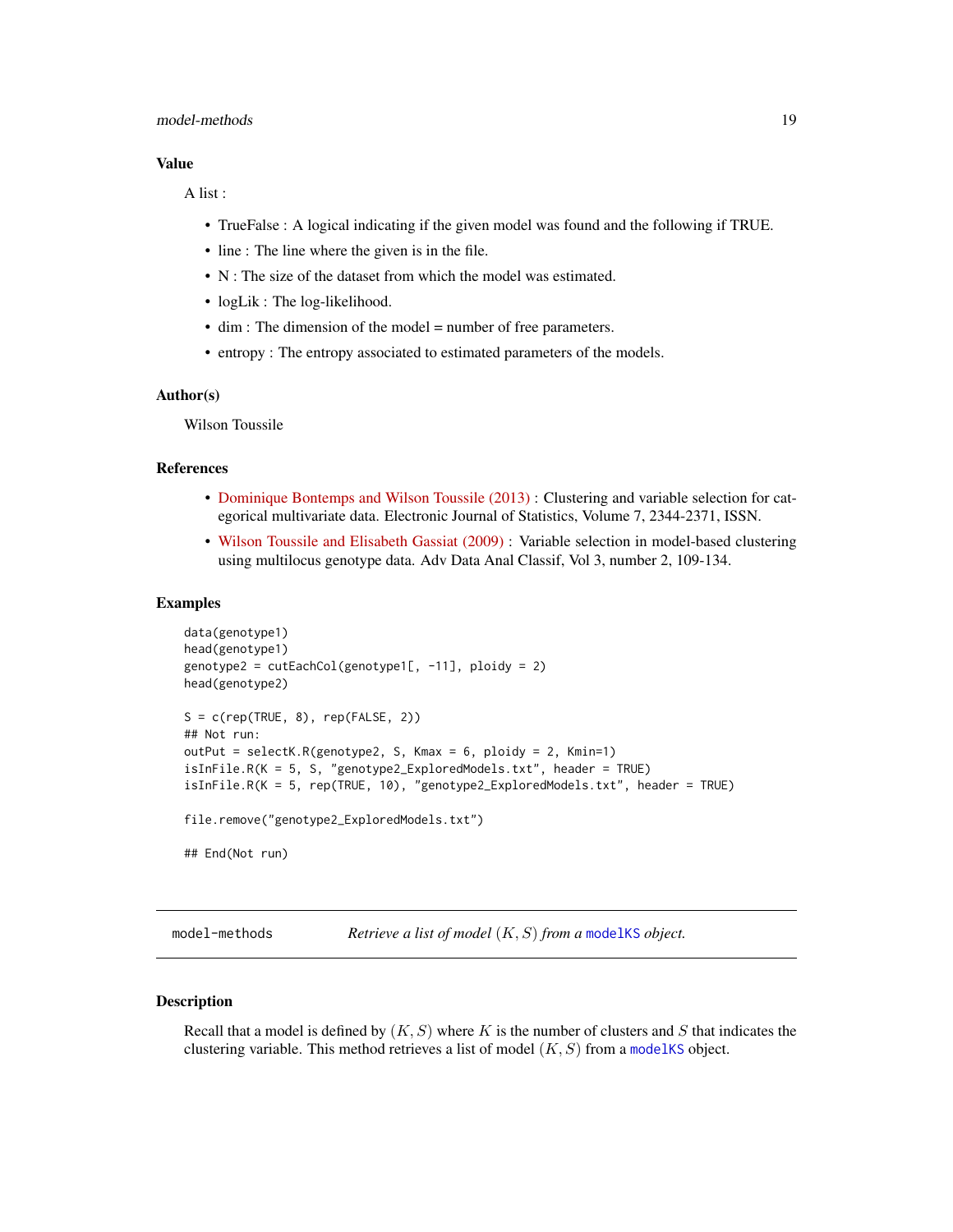## <span id="page-19-0"></span>Methods

signature(object = "[modelKS](#page-20-1)") Retrieve a list of model  $(K, S)$  from a modelKS object.

#### Author(s)

Wilson Toussile.

#### See Also

[modelKS](#page-20-1), [slotNames](#page-0-0), [new](#page-0-0), [methods](#page-0-0), [show](#page-27-1)

#### Examples

```
data(exModelKS)
showClass("modelKS")
slotNames("modelKS")
exModelKS
exModelKS["K"]
exModelKS["S"]
model(exModelKS)
```
<span id="page-19-1"></span>model.selection.R *Selection of both the number* K *of clusters and the subset* S *of clustering variables.*

#### Description

The inference on both the number  $K$  of clusters and the subset  $S$  of clustering variables is seen as a model selection problem. Each competing model is characterized by one value of  $(K, S)$ . The competing models are compared using penalized criteria AIC, BIC, ICL and a more general penalized criterion with a penalty function on the form

$$
pen(K, S) = \alpha * \lambda * dim(K, S),
$$

where

- $\lambda$  is a parameter that can be calibrated using "slope-heuristics" (see [backward.explorer](#page-4-1), [dimJump.R](#page-8-1)),
- and  $\alpha$  is a coefficient in [1.5, 2] to be given by the user.

#### Usage

```
model.selection.R(fileOrData, cte = as.double(1), alpha = as.double(2.0), header = TRUE,
  lines = integer())
```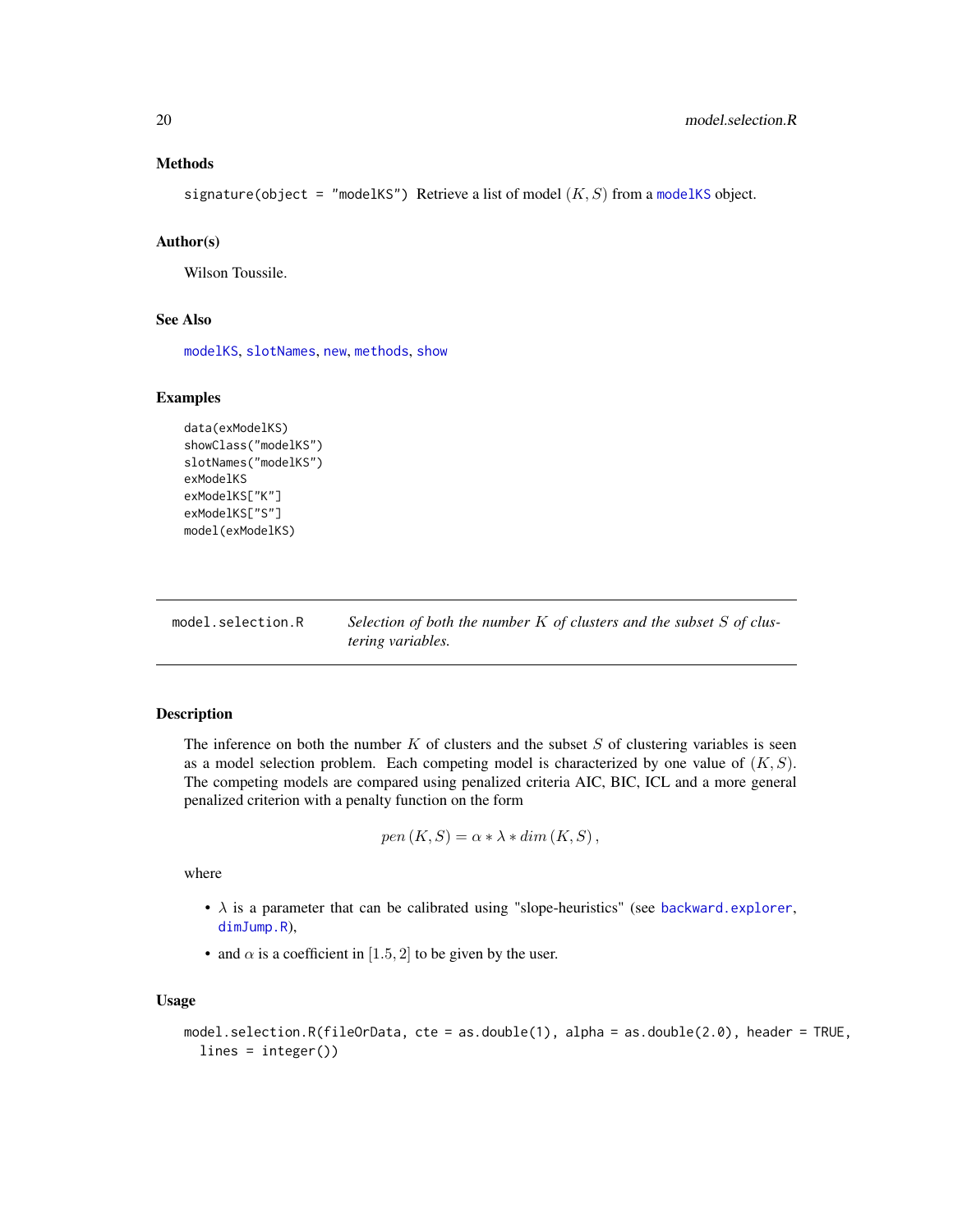# <span id="page-20-0"></span>modelKS-class 21

#### **Arguments**

| fileOrData | A character string or a data frame (see backward. explorer). If fileOrData is<br>a data frame, it must contains a column named $logLik$ and another named $dim$<br>(see details). |
|------------|-----------------------------------------------------------------------------------------------------------------------------------------------------------------------------------|
| cte        | A penalty function parameter. The associated criterion is $-log(likelihood) +$<br>$cte * dim.$                                                                                    |
| alpha      | A coefficient in $[1.5, 2]$ . The default value is 2.                                                                                                                             |
| header     | Indication of the presence of header in the file.                                                                                                                                 |
| lines      | A vector of integer. If not empty and fileOrData is the name of a file, only<br>models defined in lines are compared.                                                             |

#### Value

A data frame of the selected models for the proposed penalized criteria.

#### Author(s)

Wilson Toussile

## References

- [Dominique Bontemps and Wilson Toussile \(2013\)](http://projecteuclid.org/euclid.ejs/1379596773) : Clustering and variable selection for categorical multivariate data. Electronic Journal of Statistics, Volume 7, 2344-2371, ISSN.
- [Wilson Toussile and Elisabeth Gassiat \(2009\)](http://link.springer.com/article/10.1007%2Fs11634-009-0043-x) : Variable selection in model-based clustering using multilocus genotype data. Adv Data Anal Classif, Vol 3, number 2, 109-134.

#### See Also

[backward.explorer](#page-4-1), [dimJump.R](#page-8-1).

# Examples

```
data(genotype2_ExploredModels)
outDimJump = dimJump.R(genotype2_ExploredModels, N = 1000, h = 5, header = TRUE)
cte1 = outDimJump[[1]][1]outSlection = model.selection.R(genotype2_ExploredModels, cte = cte1, header = TRUE)
outSlection
```
<span id="page-20-1"></span>modelKS-class modelKS *is a class of parameters of* (K, S) *model.*

# Description

modelKS is a class that can contain the set of parameters associated to a model given by  $(K, S)$ .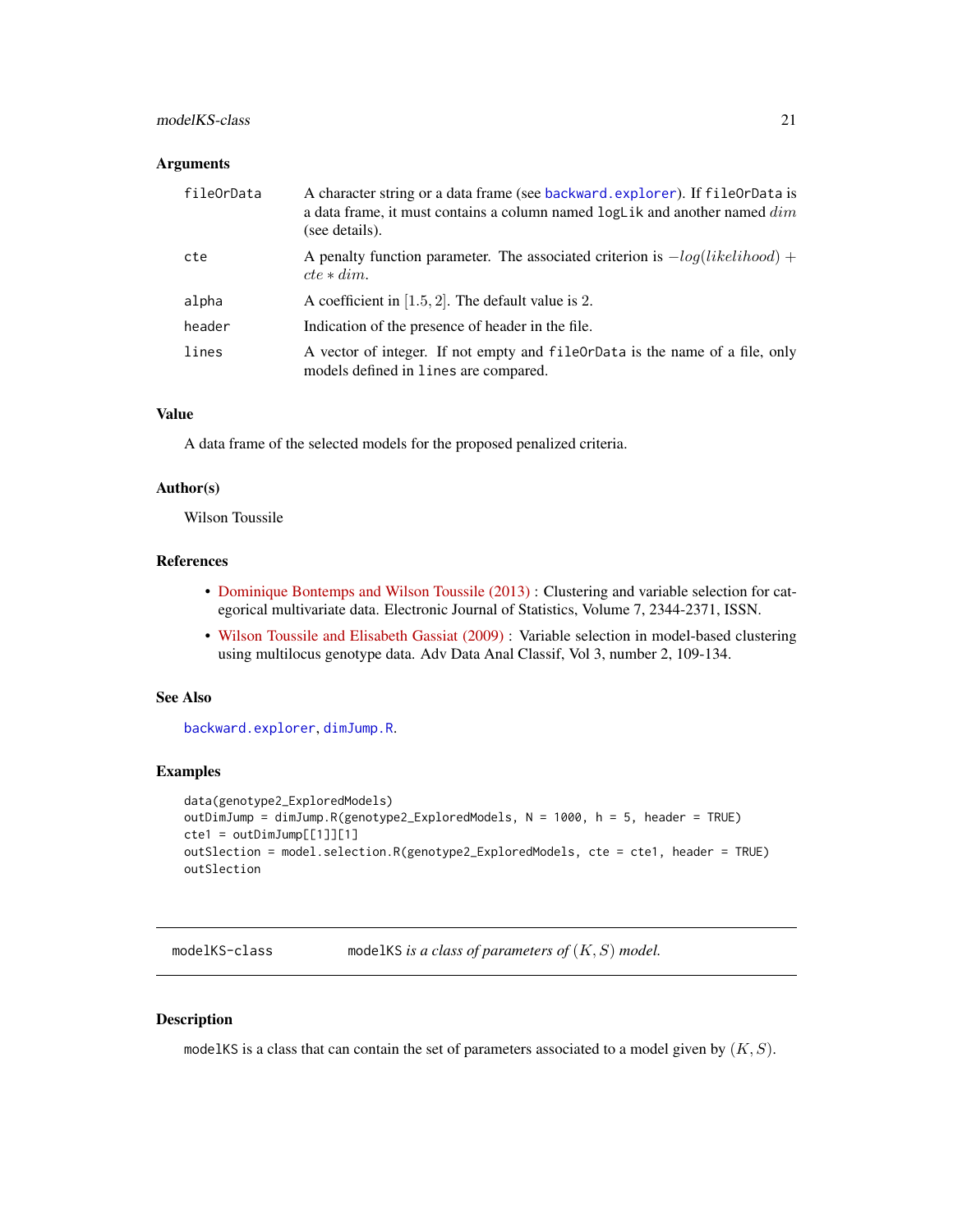#### <span id="page-21-0"></span>Objects from this class

Objects can be created by calling [new](#page-0-0) ("modelKS", ...). See new for more details.

#### Slots

N: The number of individuals in the datatset.

P: The number of random variables considered in the dataset.

N<sub>levels:</sub> A vector of the numbers of levels for the considered variables.

levels: A "list" of the observed levels for the variables.

K: The number of clusters.

S: A vector of "logical" indicating the clustering variables.

dim: The dimension of a model  $(K, S)$  defined as the number of free parmaters.

mixingProportions: The numeric vector of the mixing proportions.

count: A "list" of the counts of levels for each variable.

frequencies: A "list" of the observed frequencies for each variable.

- proba: A "list" of "matrix" that contains the estimates of the levels probabilities in each clusters.
- logLik: An approximation of the maximum log-likelihood obtained by the EM algorithm.
- entropy: The entropy given by  $-\sum_{i=1}^{N} \sum_{k=1}^{K} \tau_{i,k} log(\tau_{i,k})$ , where  $\tau_{i,k}$  is the probability that individual *i* belongs to cluster  $k$

membershipProba: The "numeric" matrix of membership probabilities.

mapClassification: The maximum a posteriori classification given by a vector of "integers".

#### Methods

```
== signature(e1 = "modelKS", e2 = "ANY"): ...
\left[ \left\langle -\right\rangle signature(x = "modelKS"): ...
[ signature(x = "modelKS"): ...
is. element signature(el = "modelKS", set = "modelKS"): ...
show signature(object = "modelKS"): ...
simulData signature(object = "modelKS", N = "numeric", ploidy = "numeric"): ...
read.modelKS signature(file = "character"): ...
is.modelKS signature(object = "modelKS"): ...
```
## Author(s)

Wilson Toussile.

#### References

- [Dominique Bontemps and Wilson Toussile \(2013\)](http://projecteuclid.org/euclid.ejs/1379596773) : Clustering and variable selection for categorical multivariate data. Electronic Journal of Statistics, Volume 7, 2344-2371, ISSN.
- [Wilson Toussile and Elisabeth Gassiat \(2009\)](http://link.springer.com/article/10.1007%2Fs11634-009-0043-x) : Variable selection in model-based clustering using multilocus genotype data. Adv Data Anal Classif, Vol 3, number 2, 109-134.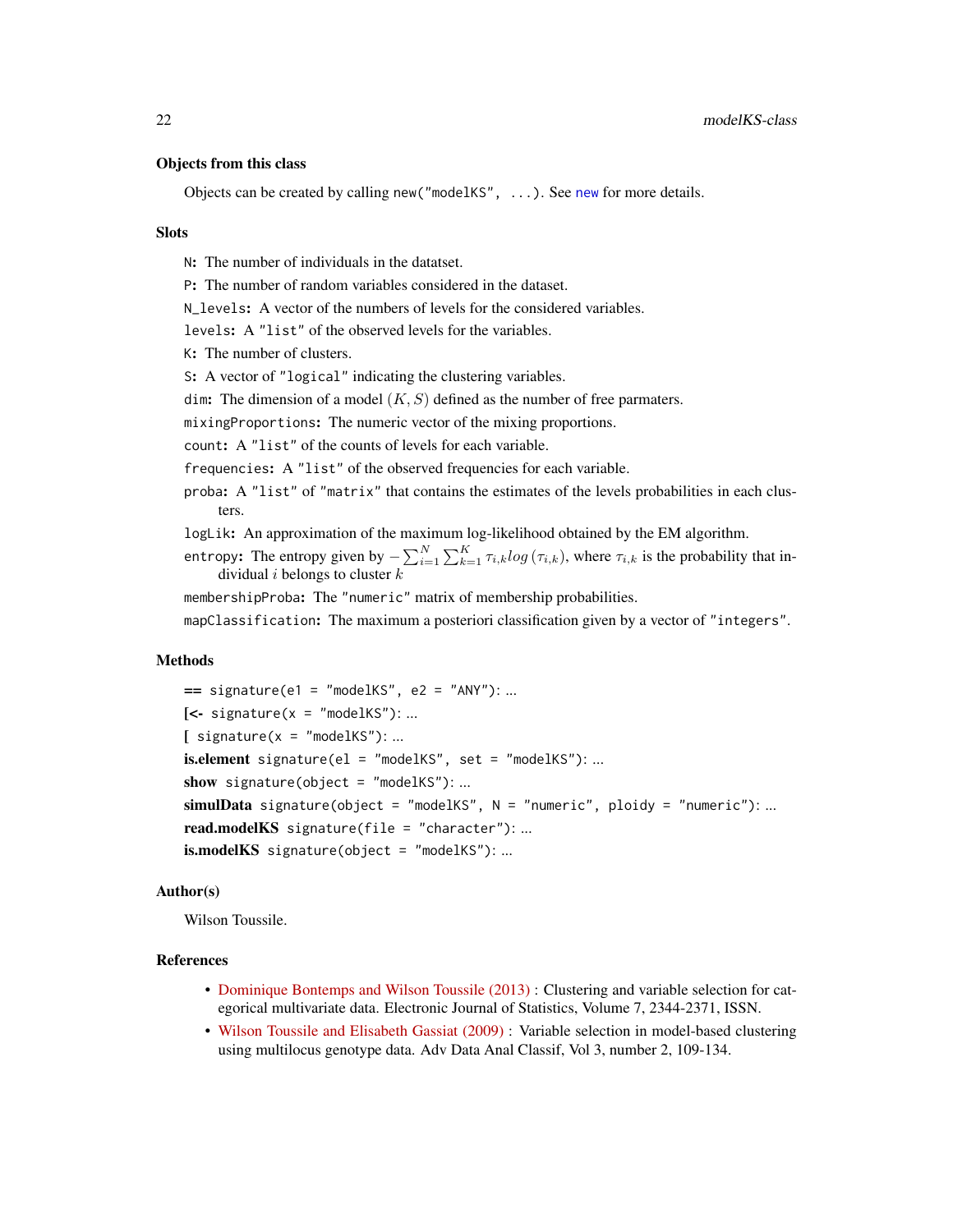# <span id="page-22-0"></span>Rcpp Modules Examples 23

# See Also

[slotNames](#page-0-0), [new](#page-0-0), [methods](#page-0-0), [showClass](#page-0-0).

#### Examples

```
data(exModelKS)
showClass("modelKS")
slotNames("modelKS")
exModelKS
exModelKS["K"]
exModelKS["S"]
model(exModelKS)
```
Rcpp Modules Examples *Functions and Objects created by Rcpp Modules Example*

#### Description

These function and objects are accessible from R via the Rcpp Modules mechanism which creates them based on the declaration in the C++ file.

# See Also

The Rcpp Modules vignette.

read.modelKS-methods *Read the parameters of a model* (K, S) *from a file.*

## Description

Read the parameters of a model  $(K, S)$  from a file, and return an instance of [modelKS](#page-20-1).

## Methods

```
signature() Generic.
```
signature(file = "character") Read a set of parameters of a model  $(K, S)$  from a file.

#### Author(s)

Wilson Toussile.

# See Also

[modelKS](#page-20-1), [slotNames](#page-0-0), [new](#page-0-0), [methods](#page-0-0), [show](#page-27-1)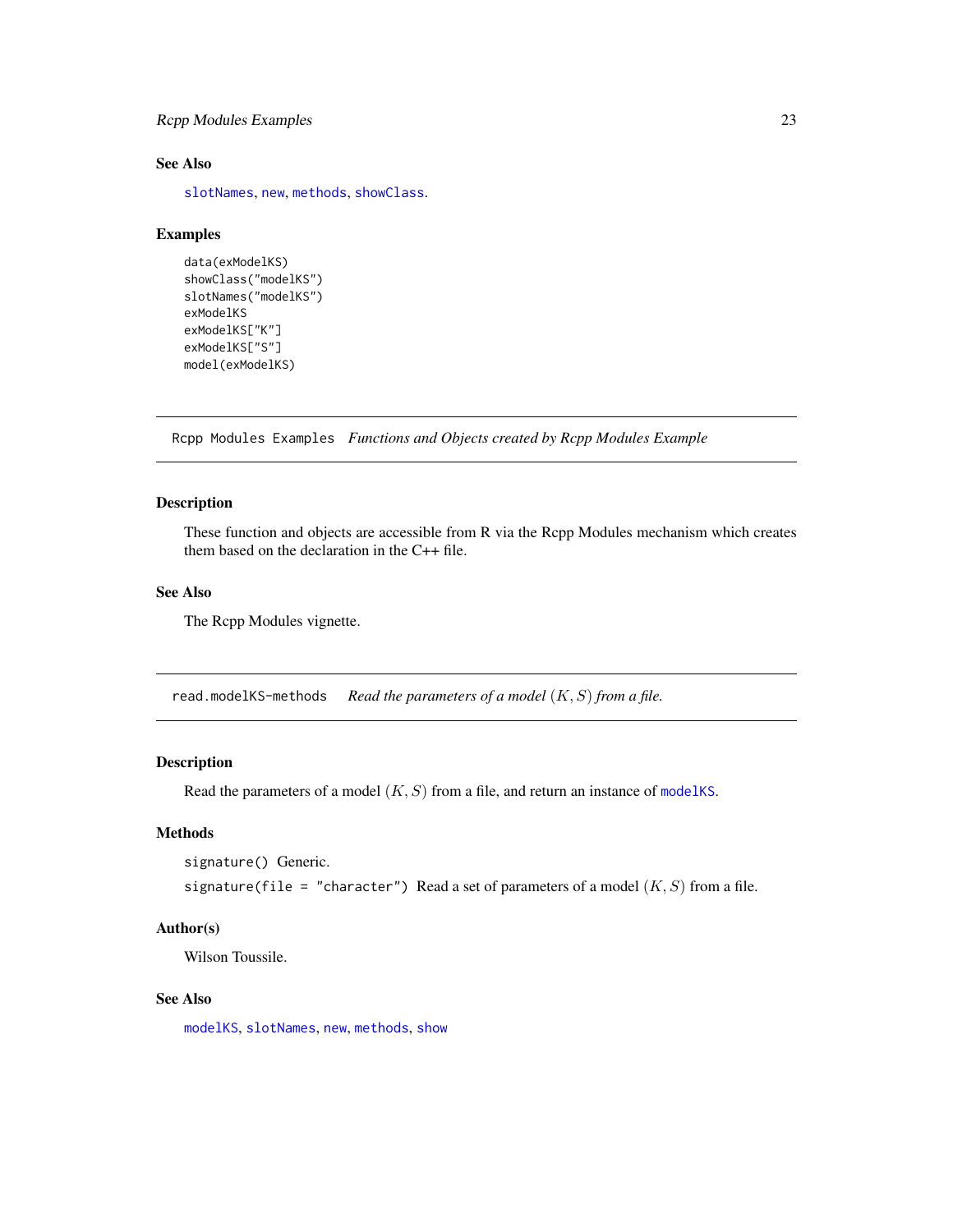<span id="page-23-0"></span>

# Description

Read a given model from a file or compute the estimates of the parameters if not found. This function is not available for users.

#### Usage

```
read.or.compute(xdata, xK, xS, xReferenceModel, xReferenceModelsIndex,
  xNberExploredModels, xFileNameExploredModels, cte = as.double(1),
 header = TRUE)
```
# Arguments

| xdata                   | A list of dataset and several description paramaters such as frequencies.                                     |
|-------------------------|---------------------------------------------------------------------------------------------------------------|
| хK                      | The number of components (clusters or populations).                                                           |
| xS<br>xReferenceModel   | The subset of relevant variables.                                                                             |
|                         | The indicator of if the model is a reference model in an exclusion step of the<br>backward-stepwise explorer. |
| xReferenceModelsIndex   |                                                                                                               |
|                         | The vector indicating the models that have once been a reference at an exclusion                              |
|                         | step.                                                                                                         |
| xNberExploredModels     |                                                                                                               |
|                         | The current number of explored models.                                                                        |
| xFileNameExploredModels |                                                                                                               |
|                         | The explored models.                                                                                          |
| cte                     | A constant real.                                                                                              |
| header                  | Indication of the presence of header in the file.                                                             |
|                         |                                                                                                               |

## Details

Not available for users.

#### Author(s)

Wilson Toussile

# References

- [Dominique Bontemps and Wilson Toussile \(2013\)](http://projecteuclid.org/euclid.ejs/1379596773) : Clustering and variable selection for categorical multivariate data. Electronic Journal of Statistics, Volume 7, 2344-2371, ISSN.
- [Wilson Toussile and Elisabeth Gassiat \(2009\)](http://link.springer.com/article/10.1007%2Fs11634-009-0043-x) : Variable selection in model-based clustering using multilocus genotype data. Adv Data Anal Classif, Vol 3, number 2, 109-134.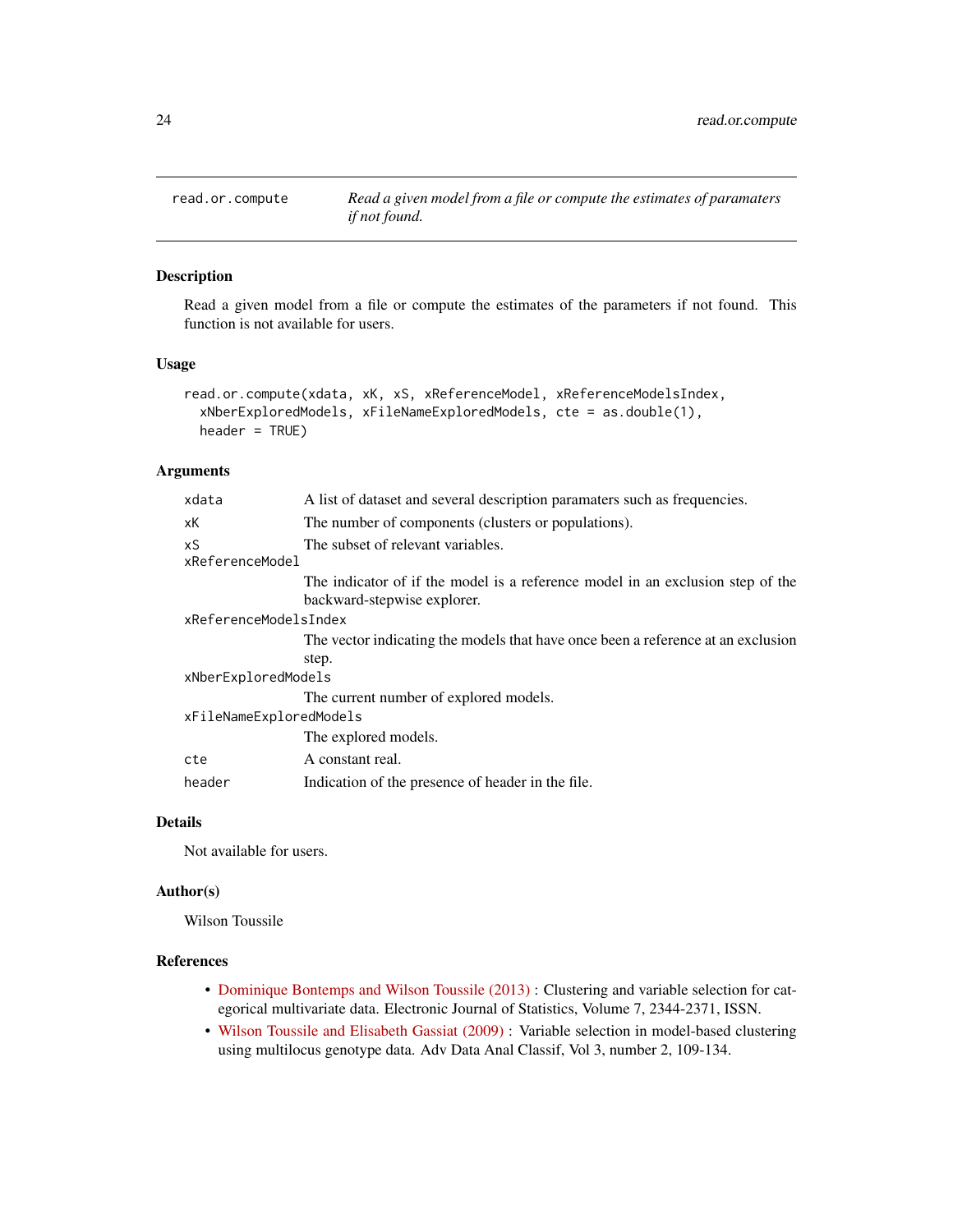#### <span id="page-24-0"></span>selectK.R 25

# See Also

[dimJump.R](#page-8-1) for data driven calibration of the penality function, and [model.selection.R](#page-19-1) for model selection.

<span id="page-24-1"></span>selectK.R *Selection of the number* K *of clusters.*

#### Description

Perform a selection of the number  $K$  of clusters for a given subset  $S$  of clustering variables.

#### Usage

```
selectK.R(xdata, S, Kmax, ploidy = 1, Kmin = 1,
  emOptions = list(epsi = 1e-05, nberSmallEM = 20, nberIterations = 15,
 nberMaxIterations = 5000, typeSmallEM = 0, typeEM = 0, putThreshold = FALSE),
 cte = 1, project = deparse(substitute(xdata)))
```
## Arguments

| xdata     | A dataset in which data of each variable are in $ploidy$ column(s).                                                                                              |
|-----------|------------------------------------------------------------------------------------------------------------------------------------------------------------------|
| S         | A subset of clustering variables on the form of logical vector of the same length<br>P as the number of variables in xdata.                                      |
| Kmax      | The maximum number of clusters to be explored.                                                                                                                   |
| ploidy    | The number of occurrences for each variable in the data. For example, $ploidy =$<br>2 for genotype                                                               |
| Kmin      | The minimum number of clusters to be explored. The default value is set to 1.                                                                                    |
| emOptions | A list of EM options (see EmOptions and setEmOptions).                                                                                                           |
| cte       | A double used for the selection criterion named CteDim in which the penalty<br>function is $pen(K, S) = cte * dim$ , where dim is the number of free parameters. |
| project   | The name of the project. The default value is the name of the dataset.                                                                                           |

#### Value

A list of estimated paramaters for each selection criteria.

#### Author(s)

Wilson Toussile

# References

- [Dominique Bontemps and Wilson Toussile \(2013\)](http://projecteuclid.org/euclid.ejs/1379596773) : Clustering and variable selection for categorical multivariate data. Electronic Journal of Statistics, Volume 7, 2344-2371, ISSN.
- [Wilson Toussile and Elisabeth Gassiat \(2009\)](http://link.springer.com/article/10.1007%2Fs11634-009-0043-x) : Variable selection in model-based clustering using multilocus genotype data. Adv Data Anal Classif, Vol 3, number 2, 109-134.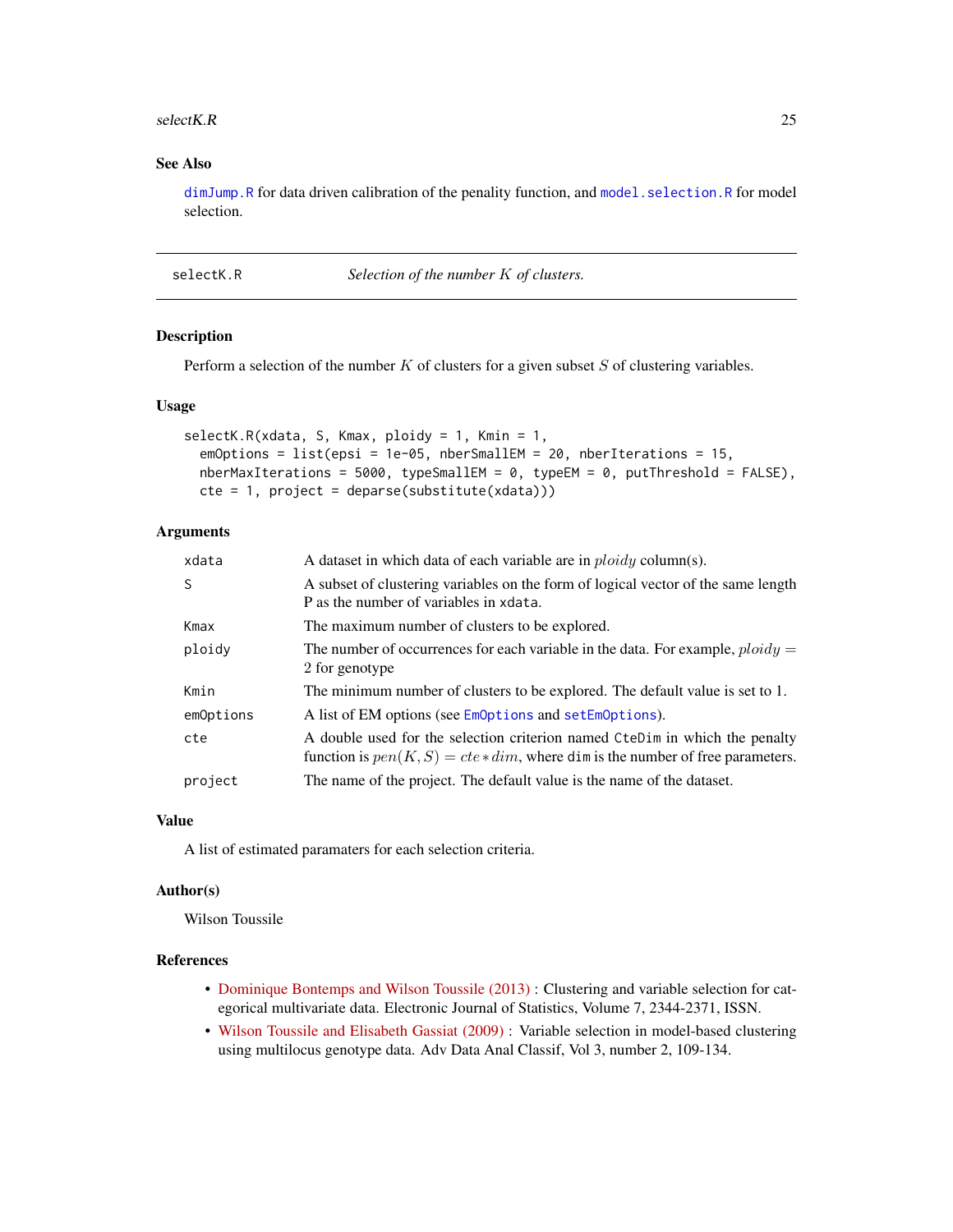# See Also

[backward.explorer](#page-4-1) for more exploration of the competing models space, [dimJump.R](#page-8-1) for data driven calibration of the penality function, and model. selection. R for model selection.

## Examples

```
data(genotype1)
head(genotype1)
genotype2 = cutEachCol(genotype1[, -11], ploidy = 2)
head(genotype2)
S = c(rep(TRUE, 8), rep(FALSE, 2))## Not run:
outPut = selectK.R(genotype2, S, Kmax = 6, ploidy = 2, Kmin=1)
outPut[["BIC"]]
file.remove("genotype2_ExploredModels.txt")
```
## End(Not run)

<span id="page-25-1"></span>setEmOptions *Set Expectation and Maximization options.*

#### Description

Set Expectation and Maximization options.

## Usage

```
setEmOptions(emOptions = list(epsi = NULL, typeSmallEM = NULL, typeEM = NULL,
 nberSmallEM = NULL, nberIterations = NULL, nberMaxIterations = NULL,
 putThreshold = NULL))
```
## Arguments

| emOptions | A list of options needed by the Expectation and maximization algorithm :                               |
|-----------|--------------------------------------------------------------------------------------------------------|
|           | • epsi : In $[1e-5, 1e-20]$ , it is the upper bound of the relative increase in the<br>log-likelihood. |
|           | • typeSmallEM : In $c(0, 1, 2)$ : 0 = classic EM, 1 = SEM, 2 = CEM.                                    |
|           | • typeEM : In $c(0, 1, 2)$ : 0 = classic EM, 1 = SEM, 2 = CEM.                                         |
|           | • nberSmallEM : The number of random parameter points from which to<br>perform nberIterations EM runs. |
|           | • nberIterations : The number of iterations for each small EM.                                         |
|           | • nberMaxIterations : The maximum number of iterations if EM algorithm<br>converge hardly.             |
|           | • put Threshold: If TRUE, the probabilities of levels are assumed to be positive<br>in all clusters.   |

<span id="page-25-0"></span>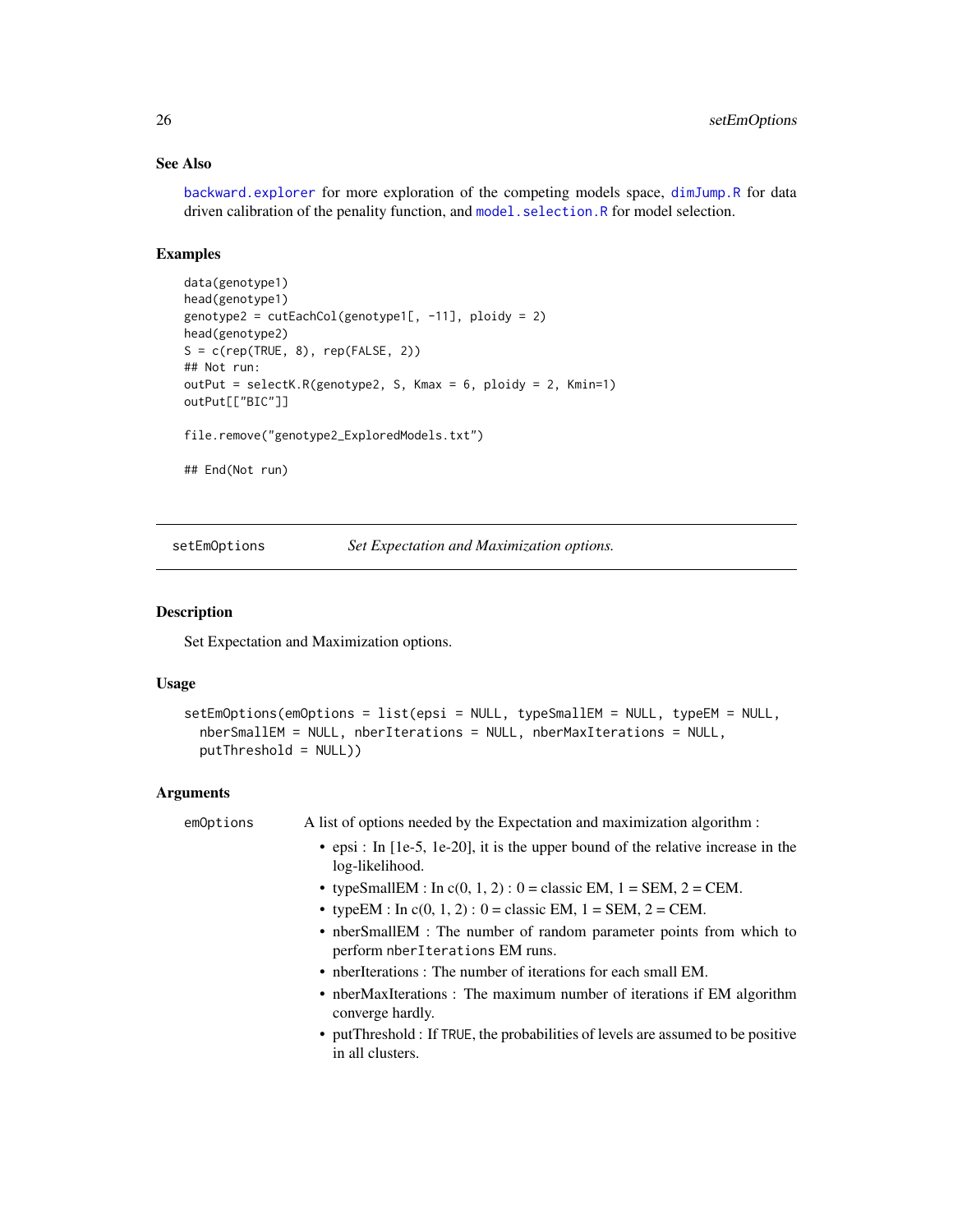# <span id="page-26-0"></span>Details

Use setEmOptions() to set all options to default.

#### Author(s)

Wilson Toussile.

# References

- [Dominique Bontemps and Wilson Toussile \(2013\)](http://projecteuclid.org/euclid.ejs/1379596773) : Clustering and variable selection for categorical multivariate data. Electronic Journal of Statistics, Volume 7, 2344-2371, ISSN.
- [Wilson Toussile and Elisabeth Gassiat \(2009\)](http://link.springer.com/article/10.1007%2Fs11634-009-0043-x) : Variable selection in model-based clustering using multilocus genotype data. Adv Data Anal Classif, Vol 3, number 2, 109-134.

## See Also

[EmOptions](#page-11-1) for getting the current EM options.

# Examples

```
EmOptions()
setEmOptions(list(epsi = 1e-6))
EmOptions()
setEmOptions() # To set default values
EmOptions()
```
setModelKS-methods *Set an instance of class* [modelKS](#page-20-1) *from a list.*

# Description

Set an object of class [modelKS](#page-20-1) from a list.

#### Arguments

x A list from which to retrieve the slots of [modelKS](#page-20-1).

#### Value

An object of class [modelKS](#page-20-1).

#### Warning

This function is not available for users.

#### Author(s)

Wilson Toussile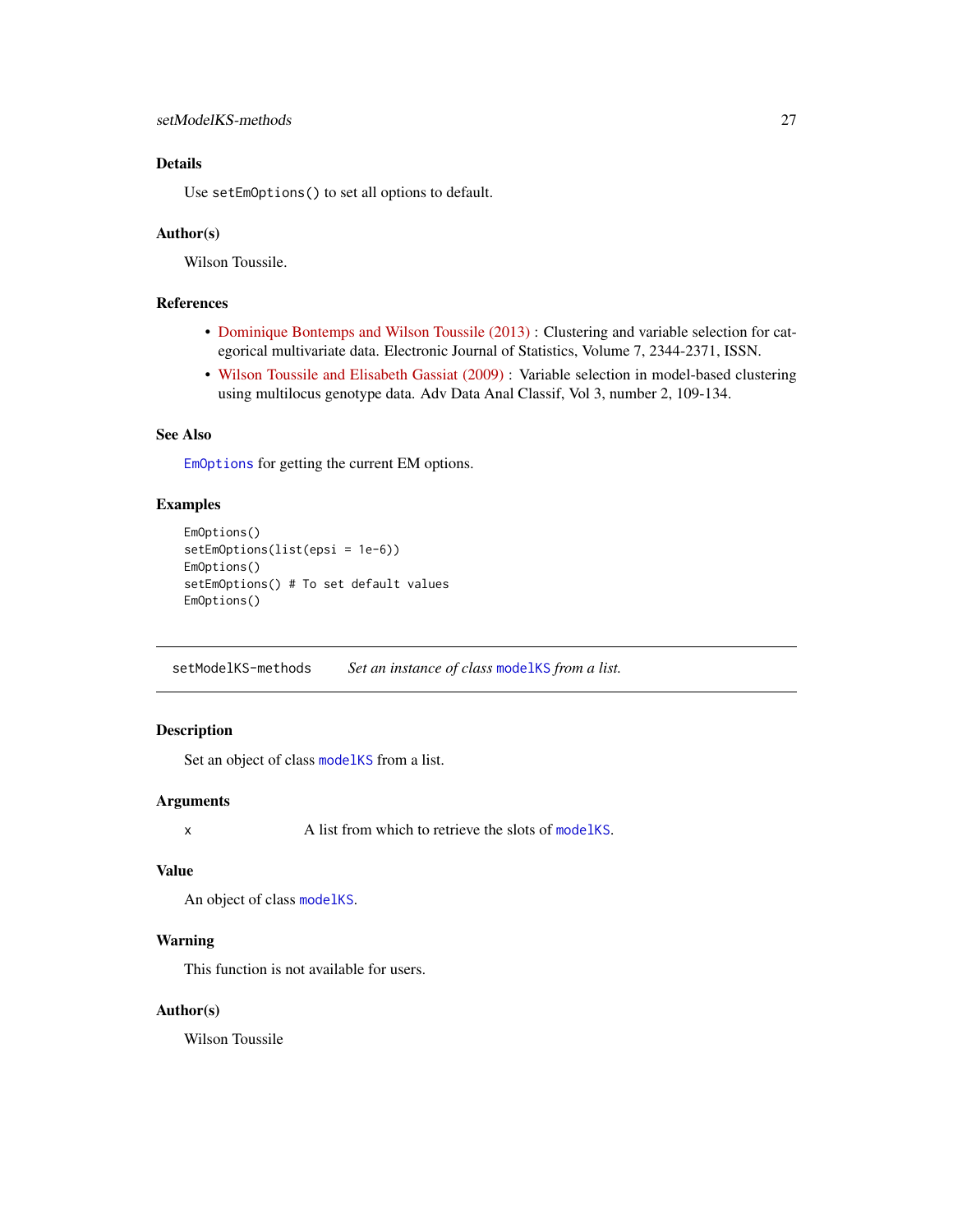<span id="page-27-0"></span>

# <span id="page-27-1"></span>Description

Show an object of class [modelKS](#page-20-1).

# Arguments

this An object of class [modelKS](#page-20-1).

#### Author(s)

Wilson Toussile.

# See Also

[slotNames](#page-0-0), [new](#page-0-0), [methods](#page-0-0), [show](#page-27-1)

| simulData-methods | Simulate a dataset from a given set of parameters in an instance of |
|-------------------|---------------------------------------------------------------------|
|                   | modelKS.                                                            |

# Description

Simulate a dataset from a given instance of [modelKS](#page-20-1) containing a set of parameters.

# Arguments

| object | An instance of modelKS.                                                                                                       |
|--------|-------------------------------------------------------------------------------------------------------------------------------|
| - N    | The size of the sample to simulate.                                                                                           |
| ploidy | The number of columns for each variable in the data. For example, $ploidy = 2$<br>for genotypic data from diploid individual. |

# Value

A list :

["data"]: The simulated dataset.

["class"] : The membership class.

## Methods

signature(object = "modelKS", N = "numeric", ploidy = "numeric") Simulate a dataset for a given set of parameters in a [modelKS](#page-20-1) object.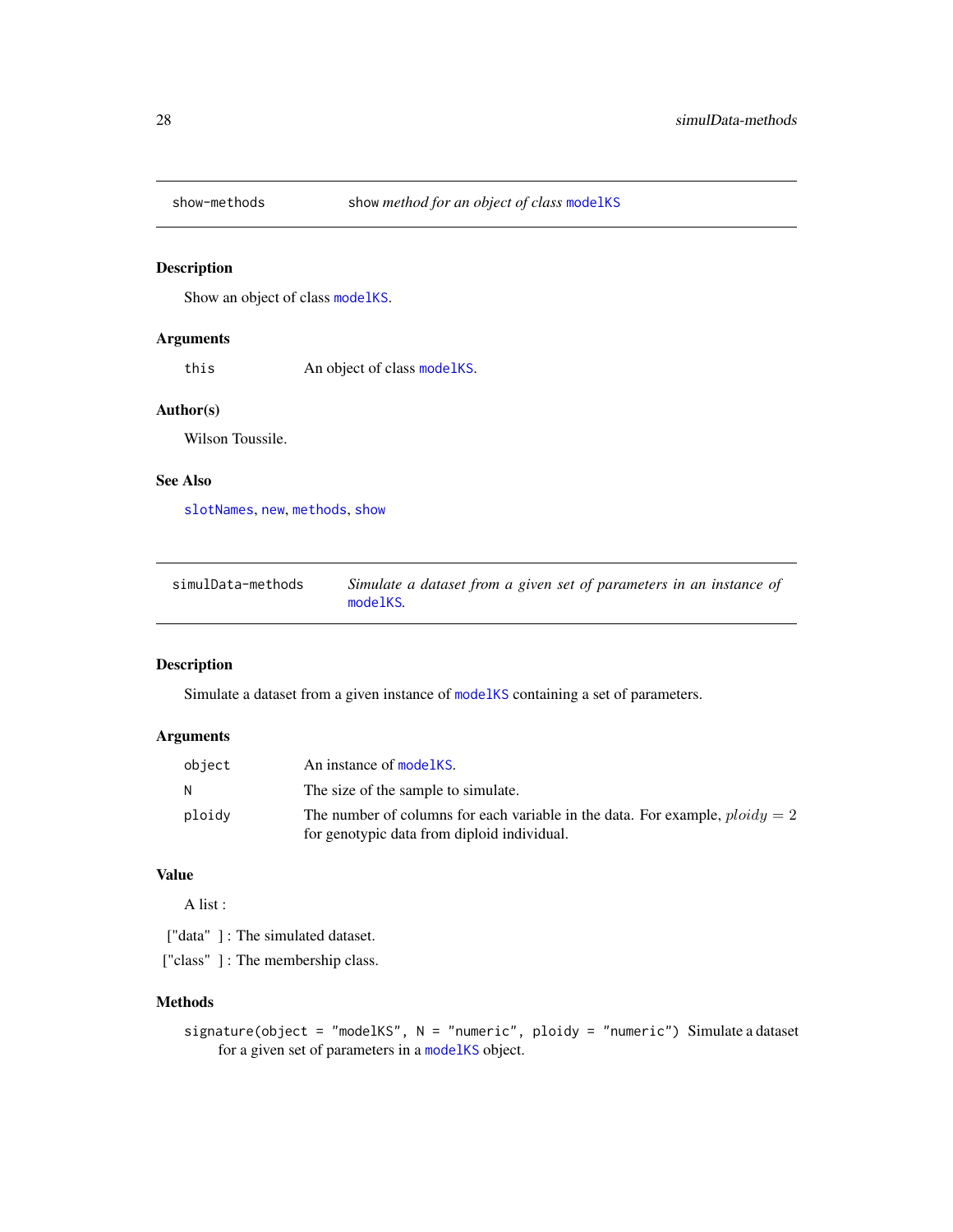#### <span id="page-28-0"></span>[-methods 29

# Author(s)

Wilson Toussile

# See Also

[modelKS](#page-20-1), [exModelKS](#page-12-1).

# Examples

```
data(exModelKS)
exModelKS
exData = simulData(exModelKS, 1000, 2)
str(exData)
head(exData$data)
head(exData$class)
```
[-methods *Get a slot from* [modelKS](#page-20-1)*.*

#### Description

Get a slot from an object of class [modelKS](#page-20-1).

# Methods

signature( $x =$  "modelKS") See examples.

## Author(s)

Wilson Toussile.

# See Also

[modelKS](#page-20-1), [slotNames](#page-0-0), [new](#page-0-0), [methods](#page-0-0), [show](#page-27-1)

# Examples

```
data(exModelKS)
slotNames(exModelKS)
exModelKS["K"]
exModelKS["S"]
```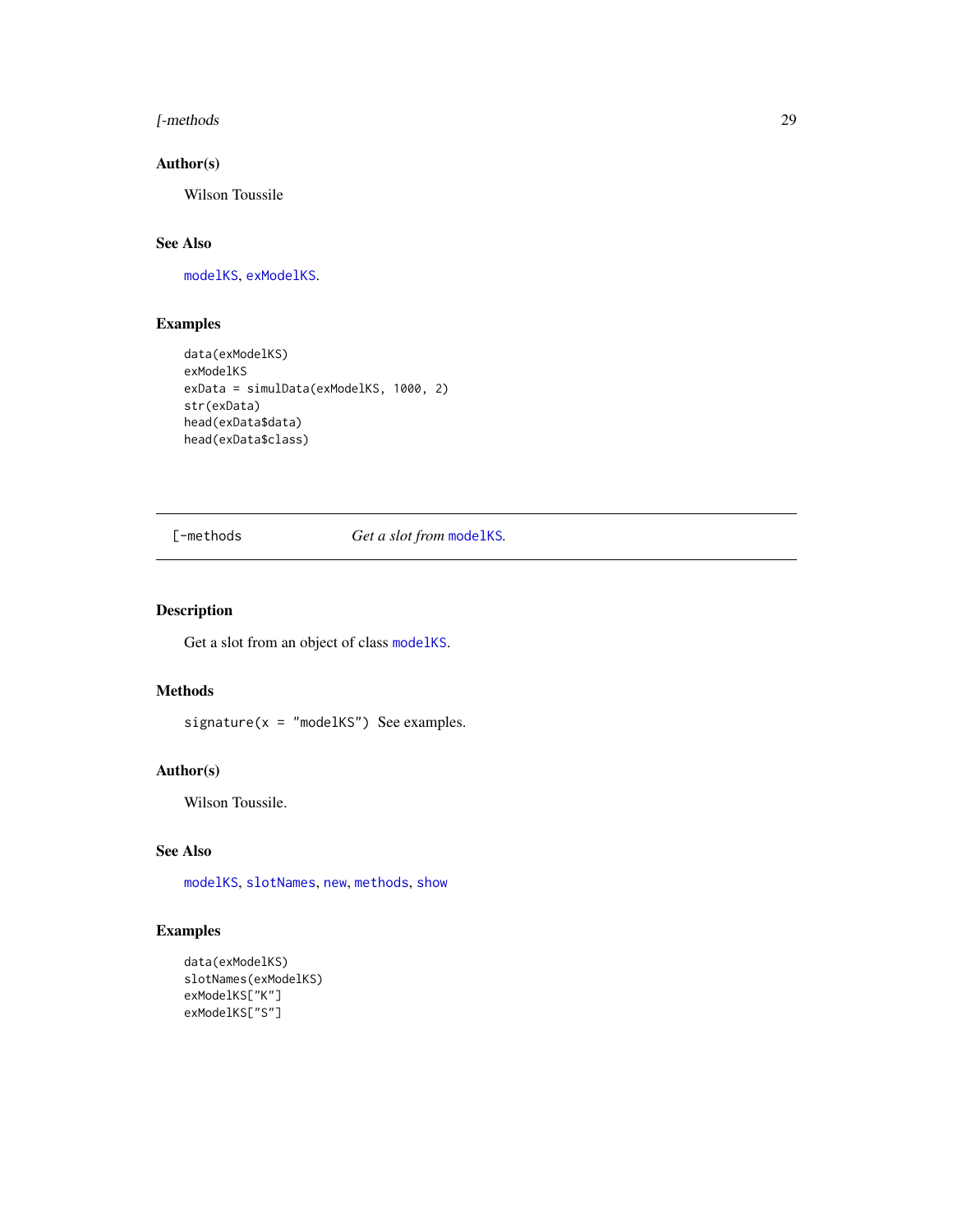<span id="page-29-0"></span>

# Description

Get or set a slot from [modelKS](#page-20-1).

# Methods

signature( $x =$  "modelKS") See examples.

# Author(s)

Wilson Toussile.

# See Also

[modelKS](#page-20-1), [slotNames](#page-0-0), [new](#page-0-0), [methods](#page-0-0), [show](#page-27-1)

# Examples

```
data(exModelKS)
slotNames(exModelKS)
exModelKS["K"]
exModelKS["S"]
```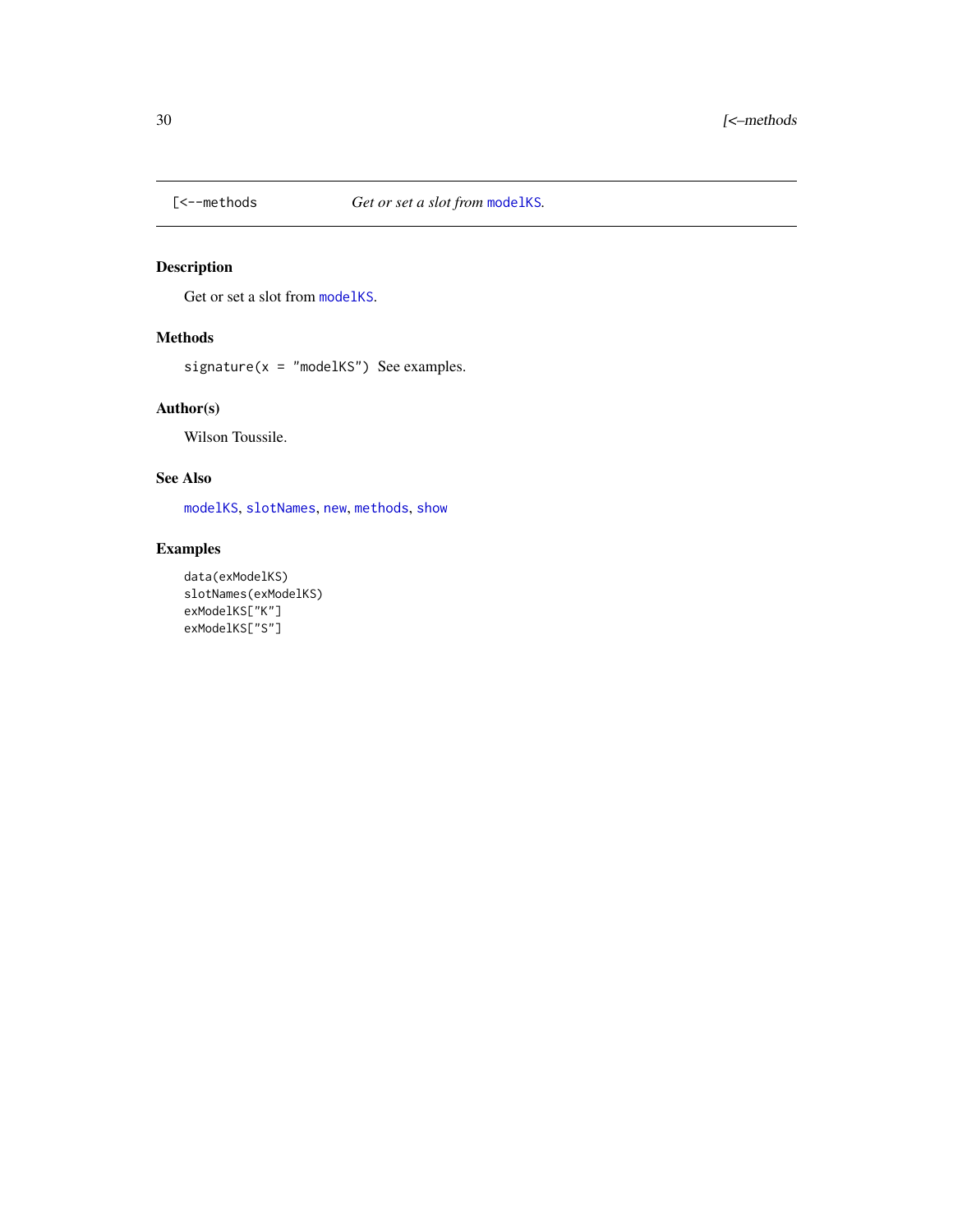# <span id="page-30-0"></span>**Index**

∗Topic Alleles genotype2, [15](#page-14-0) ∗Topic Backward-Stepwise selection genotype2\_ExploredModels, [16](#page-15-0) ∗Topic Backward-stepwise selection backward.explorer, [5](#page-4-0) ∗Topic CEM EmOptions, [12](#page-11-0) selectK.R, [25](#page-24-0) ∗Topic Classification Expectation and Maximization em.cluster.R, [10](#page-9-0) ∗Topic Classification dimJump.R, [9](#page-8-0) em.cluster.R, [10](#page-9-0) model.selection.R, [20](#page-19-0) ∗Topic Clustering ClustMMDD-package, [2](#page-1-0) em.cluster.R, [10](#page-9-0) selectK.R, [25](#page-24-0) ∗Topic Cluster dimJump.R, [9](#page-8-0) model.selection.R, [20](#page-19-0) ∗Topic Dimension jump ClustMMDD-package, [2](#page-1-0) ∗Topic EM backward.explorer, [5](#page-4-0) EmOptions, [12](#page-11-0) selectK.R, [25](#page-24-0) setEmOptions, [26](#page-25-0) ∗Topic Expectation and Maximisation ClustMMDD-package, [2](#page-1-0) ∗Topic Expectation and Maximization em.cluster.R, [10](#page-9-0) ∗Topic Genotype data cutEachCol, [7](#page-6-0) genotype2, [15](#page-14-0) genotype2\_ExploredModels, [16](#page-15-0) ∗Topic Genotype

exModelKS, [13](#page-12-0) genotype1, [14](#page-13-0) genotype2, [15](#page-14-0) ∗Topic Maximum a posteriori classification em.cluster.R, [10](#page-9-0) ∗Topic Mixture of multinomial models ClustMMDD-package, [2](#page-1-0) ∗Topic Model selection in clustering genotype2\_ExploredModels, [16](#page-15-0) ∗Topic Model selection ClustMMDD-package, [2](#page-1-0) dimJump.R, [9](#page-8-0) model.selection.R, [20](#page-19-0) ∗Topic Multi-Locus exModelKS, [13](#page-12-0) genotype1, [14](#page-13-0) ∗Topic Penalized maximum log-likelihood dimJump.R.[9](#page-8-0) model.selection.R, [20](#page-19-0) ∗Topic Population genetics ClustMMDD-package, [2](#page-1-0) ∗Topic Population structure exModelKS, [13](#page-12-0) genotype1, [14](#page-13-0) genotype2\_ExploredModels, [16](#page-15-0) ∗Topic SEM EmOptions, [12](#page-11-0) selectK.R, [25](#page-24-0) ∗Topic Slope-heuristics ClustMMDD-package, [2](#page-1-0) dimJump.R, [9](#page-8-0) model.selection.R, [20](#page-19-0) ∗Topic Stochastic Expectation and Maximization em.cluster.R, [10](#page-9-0) ∗Topic Unsupervized classification ClustMMDD-package, [2](#page-1-0)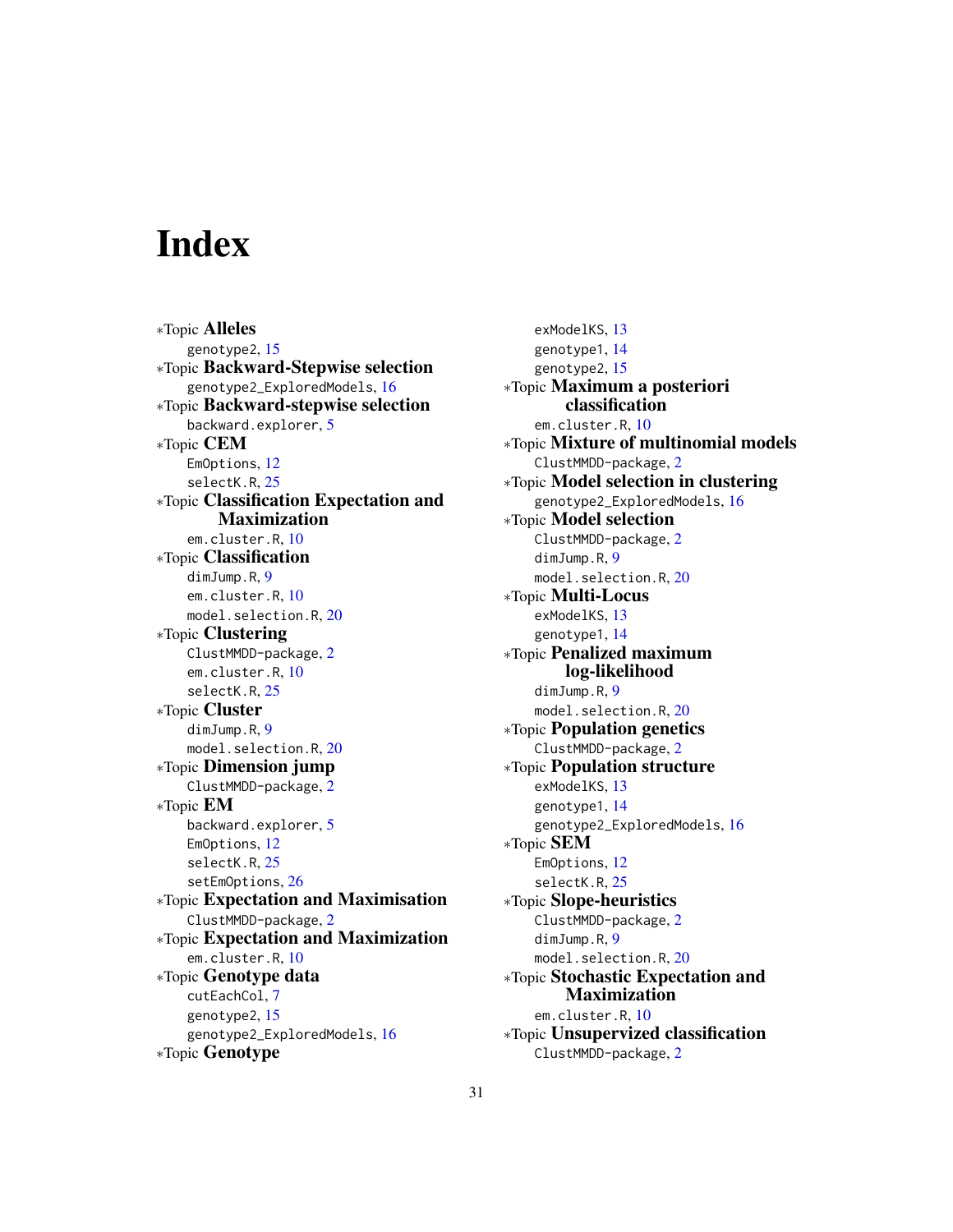selectK.R, [25](#page-24-0) ∗Topic Variable selection in **Clustering** backward.explorer, [5](#page-4-0) ∗Topic classes modelKS-class, [21](#page-20-0) ∗Topic methods  $==-$ methods, [4](#page-3-0) [-methods, [29](#page-28-0)  $[-\text{-methods}, 30]$  $[-\text{-methods}, 30]$  $[-\text{-methods}, 30]$ exModelKS, [13](#page-12-0) model-methods, [19](#page-18-0) read.modelKS-methods, [23](#page-22-0) == *(*==-methods*)*, [4](#page-3-0) ==,modelKS,ANY-method *(*modelKS-class*)*, [21](#page-20-0) ==-methods, [4](#page-3-0) [ *(*[-methods*)*, [29](#page-28-0) [,modelKS-method *(*modelKS-class*)*, [21](#page-20-0) [-methods, [29](#page-28-0) [<- *(*[<--methods*)*, [30](#page-29-0) [<-,modelKS-method *(*modelKS-class*)*, [21](#page-20-0)  $\mathsf{K}\rightarrow\mathsf{methods}, 30$  $\mathsf{K}\rightarrow\mathsf{methods}, 30$ 

```
backward.explorer, 4, 5, 9–11, 16, 20, 21, 26
bar (Rcpp Modules Examples), 23
bla (Rcpp Modules Examples), 23
bla1 (Rcpp Modules Examples), 23
bla2 (Rcpp Modules Examples), 23
```
C++Object-class *(*Rcpp Modules Examples*)*, [23](#page-22-0) ClustMMDD, *[7,](#page-6-0) [8](#page-7-0)*, *[15](#page-14-0)* ClustMMDD *(*ClustMMDD-package*)*, [2](#page-1-0) ClustMMDD-package, [2](#page-1-0) cutEachCol, [7,](#page-6-0) *[8](#page-7-0)*, *[15](#page-14-0)*

dataR2C, *[7](#page-6-0)*, [8,](#page-7-0) *[11](#page-10-0)* dimJump.R, *[4](#page-3-0)*, *[6](#page-5-0)*, [9,](#page-8-0) *[11](#page-10-0)*, *[17](#page-16-0)*, *[20,](#page-19-0) [21](#page-20-0)*, *[25,](#page-24-0) [26](#page-25-0)*

em.cluster.R, *[4](#page-3-0)*, [10](#page-9-0) EmOptions, *[6](#page-5-0)*, *[11](#page-10-0)*, [12,](#page-11-0) *[25](#page-24-0)*, *[27](#page-26-0)* exModelKS, [13,](#page-12-0) *[29](#page-28-0)*

foo *(*Rcpp Modules Examples*)*, [23](#page-22-0)

genotype1, [14,](#page-13-0) *[15](#page-14-0)* genotype2, *[14](#page-13-0)*, [15](#page-14-0) genotype2\_ExploredModels, [16](#page-15-0) hello *(*Rcpp Modules Examples*)*, [23](#page-22-0) is.element *(*is.element-methods*)*, [17](#page-16-0) is.element,modelKS,modelKS-method *(*modelKS-class*)*, [21](#page-20-0) is.element-methods, [17](#page-16-0) is.modelKS *(*is.modelKS-methods*)*, [18](#page-17-0) is.modelKS,ANY-method *(*modelKS-class*)*, [21](#page-20-0) is.modelKS-methods, [18](#page-17-0) isInFile.R, [18](#page-17-0)

methods, *[5](#page-4-0)*, *[20](#page-19-0)*, *[23](#page-22-0)*, *[28](#page-27-0)[–30](#page-29-0)* model *(*model-methods*)*, [19](#page-18-0) model,modelKS-method *(*modelKS-class*)*, [21](#page-20-0) model-methods, [19](#page-18-0) model.selection.R, *[4](#page-3-0)*, *[6](#page-5-0)*, *[9–](#page-8-0)[11](#page-10-0)*, *[17](#page-16-0)*, [20,](#page-19-0) *[25,](#page-24-0) [26](#page-25-0)* modelKS, *[4](#page-3-0)*, *[13](#page-12-0)*, *[17](#page-16-0)[–20](#page-19-0)*, *[23](#page-22-0)*, *[27](#page-26-0)[–30](#page-29-0)* modelKS-class, [21](#page-20-0)

new, *[5](#page-4-0)*, *[20](#page-19-0)*, *[22,](#page-21-0) [23](#page-22-0)*, *[28](#page-27-0)[–30](#page-29-0)* Num *(*Rcpp Modules Examples*)*, [23](#page-22-0)

Rcpp Modules Examples, [23](#page-22-0) Rcpp\_Num-class *(*Rcpp Modules Examples*)*, [23](#page-22-0) Rcpp\_vec-class *(*Rcpp Modules Examples*)*, [23](#page-22-0) Rcpp\_World-class *(*Rcpp Modules Examples*)*, [23](#page-22-0) read.modelKS *(*read.modelKS-methods*)*, [23](#page-22-0) read.modelKS,character-method *(*modelKS-class*)*, [21](#page-20-0) read.modelKS-methods, [23](#page-22-0) read.or.compute, [24](#page-23-0)

selectK.R, *[4](#page-3-0)*, *[11](#page-10-0)*, [25](#page-24-0) setEmOptions, *[6](#page-5-0)*, *[11](#page-10-0)*, *[13](#page-12-0)*, *[25](#page-24-0)*, [26](#page-25-0) setModelKS,list-methods *(*setModelKS-methods*)*, [27](#page-26-0) setModelKS-methods, [27](#page-26-0) setModelKS-methods,list-methods *(*setModelKS-methods*)*, [27](#page-26-0) show, *[5](#page-4-0)*, *[20](#page-19-0)*, *[23](#page-22-0)*, *[28](#page-27-0)[–30](#page-29-0)* show *(*show-methods*)*, [28](#page-27-0) show,modelKS-method *(*modelKS-class*)*, [21](#page-20-0) show-methods, [28](#page-27-0) showClass, *[23](#page-22-0)* simulData *(*simulData-methods*)*, [28](#page-27-0)